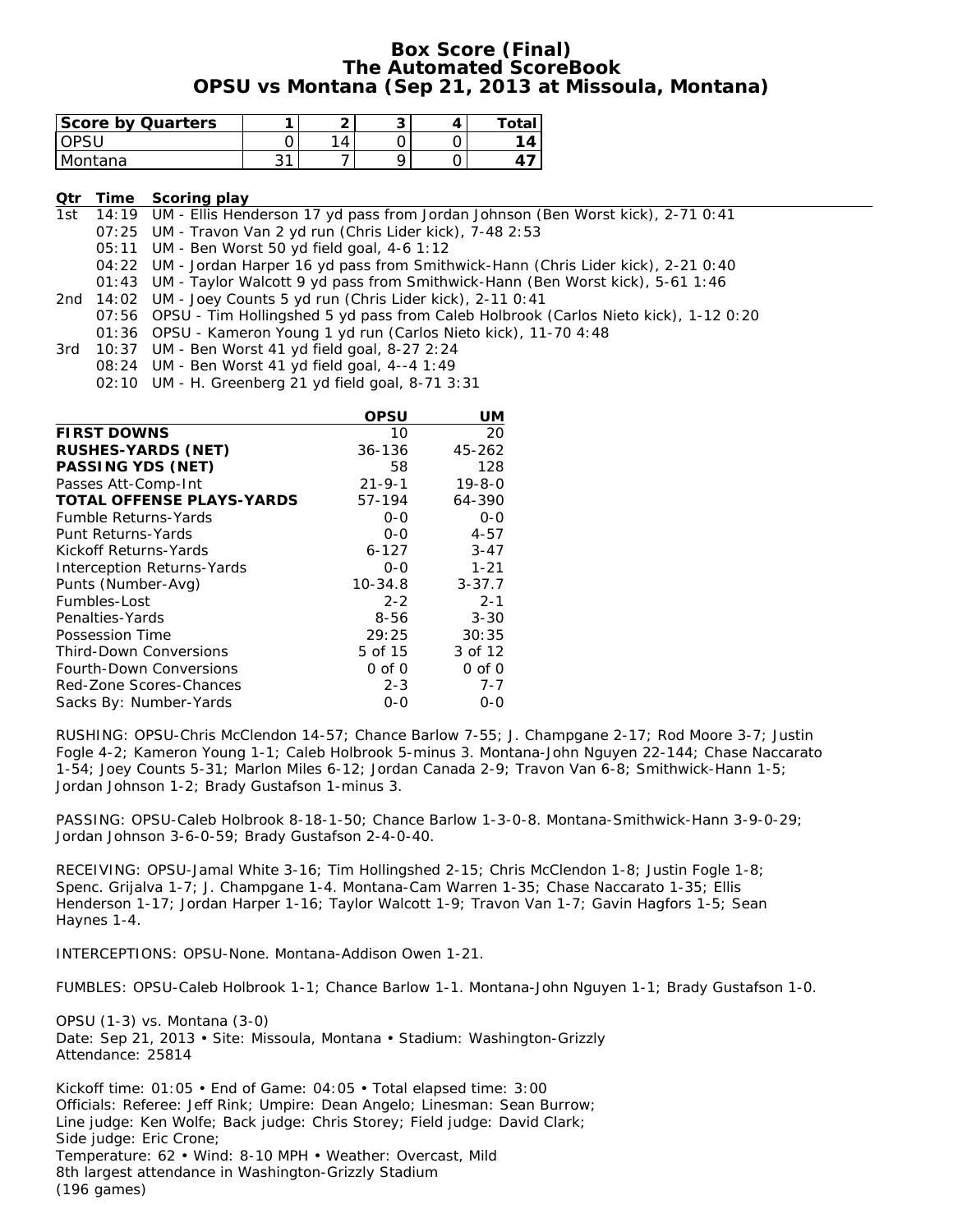#### SACKS (UA-A): OPSU-None. Montana-None.

TACKLES (UA-A): OPSU-Tanner Hallford 2-7; Brandon Gipe 0-7; Dom. Johnson 1-5; Kris Kelley 0-6; Royce Asi 0-6; Dom. Guest 1-4; Glenn Bonner 1-4; Carl Georges 0-5; Brewster 1-3; John Libby 0-4; Cort. Stinnett 0-4; Cedric Coleman 2-1; Kei Harris 0-3; Cornell Walker 1-1; Allen Maxime 1-1; Dustin Clark 1-1; And. Dougherty 0-2; Aaron Dougherty 0-2; Wade Carroll 1-0; Xazier Murry 1-0; D. Jackson 1-0; Jamel Major 1-0; D. Cooper 1-0; J. Champgane 0-1; Augustine Rivas 0-1. Montana-K. Van Ackeren 1-5; Joshua Dennard 3-2; Addison Owen 2-3; Connor Lebsock 1-4; Trevor Rehm 0-5; Matt Hermanson 2-2; Zack Wagenmann 2-2; Herbert Gamboa 0-4; Brock Coyle 0-4; Nate Harris 2-1; Zach Peevey 1-2; Caleb Kidder 1-2; Jamaal Anderson 1-2; Jake Dallaserra 0-3; Bo Tully 1-1; Alex Bienemann 0-2; Jordan Tripp 0-2; Bo Harris 0-2; Jesse Ginn 1-0; H. Greenberg 1-0; Marlon Miles 1-0; J. Kanongata'a 0-1; Spencer Hale 0-1; D. Crittenden 0-1; Tyrone Holmes 0-1; Ryan Johnson 0-1; Zach Gratton 0-1; Tonga Takai 0-1; John Nguyen 0-1.

**Montana**

#### **Game Starters:**

| ×<br>I<br>ł<br>$\sim$<br>. .<br><br>., |
|----------------------------------------|
|----------------------------------------|

| Pos        | ##       | <b>OFFENSE</b>                           | Pos        | ##       | <b>OFFENSE</b>                      |
|------------|----------|------------------------------------------|------------|----------|-------------------------------------|
| QB         | 12       | Caleb Holbrook                           | <b>WR</b>  | 23       | Cam Warren                          |
| <b>WR</b>  | 11       | Tim Hollingshed                          | <b>WR</b>  | 5        | Chase Naccarato                     |
| <b>WR</b>  | 81       | <b>Backstrom</b>                         | WR.        | 7        | Ellis Henderson                     |
| TE         | 86       | <b>JB Frontz</b>                         | LT.        | 74       | John Schmaing                       |
| <b>WR</b>  | 87       | Jacob Jandt                              | LG         | 72       | <b>Trevor Poole</b>                 |
| RB         | 13       | Chris McClendon                          | С          | 66       | Logan Hines                         |
| LT         | 55       | Marcus Dimando                           | RG         | 75       | William Poehls                      |
| LG         | 68       | Kevin Tankerson                          | RT         | 76       | Danny Kistler                       |
| С          | 64       | Cole Wills                               | TE.        | 49       | Jordan Harper                       |
| RG         | 60       | Domonique Wyatt                          | QB         | 10       | Jordan Johnson                      |
| RT         | 73       | Diego Arenas                             | FB.        | 34       | Jamal Wilson                        |
|            |          |                                          |            |          |                                     |
| <b>Pos</b> | ##       | <b>DEFENSE</b>                           | <b>Pos</b> | ##       | <b>DEFENSE</b>                      |
| DE         | 45       | Glenn Bonner                             | DE         | 58       | Zack Wagenmann                      |
| DE         | 91       | Allen Maxime                             | DT         | 92       | Alex Bienemann                      |
| ΝG         |          |                                          |            |          |                                     |
|            | 50       | Cort. Stinnett                           | ΝT         | 95       |                                     |
| LB         | 46       |                                          | DE         | 91       | Tonga Takai<br><b>Tyrone Holmes</b> |
| LB         | 47       | And. Dougherty<br><b>Tanner Hallford</b> | LB         | 52       |                                     |
| LВ         |          | Kameron Young                            | LВ         |          | J. Kanongata'a                      |
| LB         | 36<br>25 | Kei Harris                               | LB         | 56<br>37 | <b>Brock Coyle</b><br>Jordan Tripp  |
| DB         | 21       |                                          | CВ         | 11       | Nate Harris                         |
| DB         | 24       | Xazier Murry<br>Dom. Guest               | CВ         | 1        | Anthony Goodwin                     |
| FS.        | 7        | Carl Georges                             | FS.        | 12       | Matt Hermanson                      |

OPSU: 1-D. Cooper, 2-Carlos Nieto, 3-D. Jackson, 4-Jamal White, 5-Justin Fogle, 9-Cedric Coleman, 10-Chance Barlow, 16-J. St. Louis, 17-Jamel Major, 18-Gabriel Ortega, 19-Beau Avila, 20-Rod Moore, 22-Dom. Johnson, 27-Dustin Clark, 28-Brandon Gipe, 29-Royce Asi, 30-J. Champgane, 37-John Libby, 38-Kris Kelley, 39-Tony Mendoza, 40-Aaron Dougherty, 44-James Blaise, 48-Andrew Park, 51-Augustine Rivas, 65-Cris Perez, 66-Cameron Hickey, 80-John Patt, 88-Spenc. Grijalva, 89-Josh Bullard, 90-Wade Carroll, 93-Cornell Walker.

Montana: 2-Taylor Walcott, 3-Brady Gustafson, 6-Jamaal Jones, 8-Travon Van, 9-Addison Owen, 13-Zach Gratton, 14-Joshua Dennard, 19-Smithwick-Hann, 20-Herbert Gamboa, 21-Joey Counts, 25-Marlon Miles, 26-Jordan Canada, 28-Jamaal Anderson, 33-Connor Lebsock, 35-K. Van Ackeren, 36-Gavin Hagfors, 38-John Nguyen, 39-Jake Dallaserra, 44-Caleb Kidder, 47-D. Crittenden, 50-Aaron Held, 53-Ben Worst, 54-Trevor Rehm, 68-McCauley Todd, 70-Ben Weyer, 71-Devon Dietich, 73-S. Kaleikini, 78-Clint LaRowe, 79-Max Kelly, 80-Sean Haynes, 81-Mitch Saylor, 83-Ryan Burke, 84-Kevin Berland, 85-Spencer Hale, 87-Chris Lider, 88-Stephen Shaw, 90-Bo Harris, 93-Zach Peevey, 94-H. Greenberg, 97-Ryan Johnson, 99-Jesse Ginn.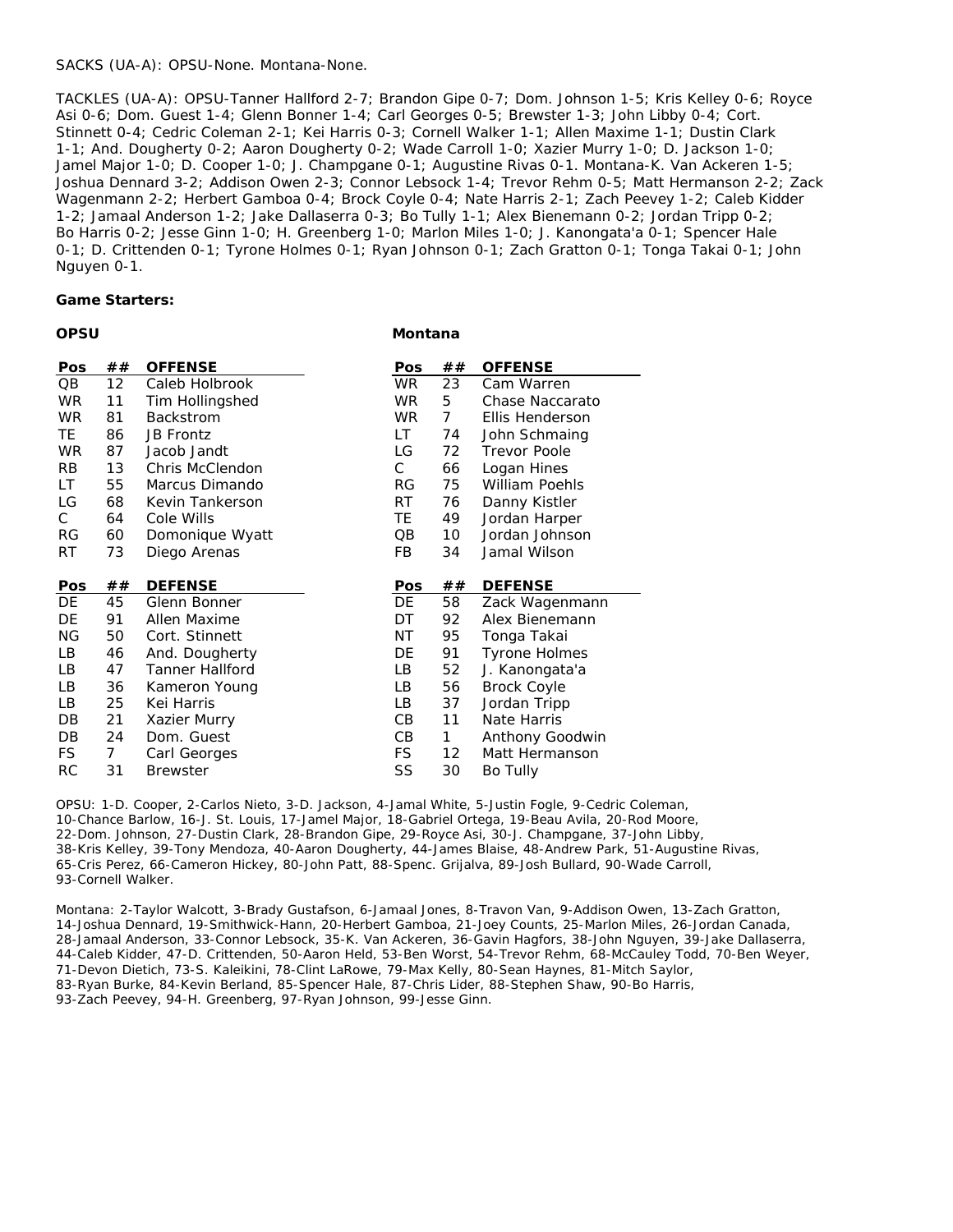## **Scoring Summary (Final) The Automated ScoreBook OPSU vs Montana (Sep 21, 2013 at Missoula, Montana)**

OPSU (1-3) vs. Montana (3-0) Date: Sep 21, 2013 • Site: Missoula, Montana • Stadium: Washington-Grizzly Attendance: 25814

| <b>Score by Quarters</b> |         | ∽ | u | Total                   |
|--------------------------|---------|---|---|-------------------------|
|                          |         | 4 |   | $\overline{\mathbf{A}}$ |
| Montana                  | ົາ<br>ີ |   |   |                         |

#### **Qtr Time Scoring Play V-H**

|  | 1st 14:19 UM - Ellis Henderson 17 yd pass from Jordan Johnson (Ben Worst kick), 2-71 0:41 | $0 - 7$   |
|--|-------------------------------------------------------------------------------------------|-----------|
|  | 07:25 UM - Travon Van 2 yd run (Chris Lider kick), 7-48 2:53                              | $0 - 14$  |
|  | 05:11 UM - Ben Worst 50 yd field goal, 4-6 1:12                                           | $0 - 17$  |
|  | 04:22 UM - Jordan Harper 16 yd pass from Smithwick-Hann (Chris Lider kick), 2-21 0:40     | $0 - 24$  |
|  | 01:43 UM - Taylor Walcott 9 yd pass from Smithwick-Hann (Ben Worst kick), 5-61 1:46       | $0 - 31$  |
|  | 2nd 14:02 UM - Joey Counts 5 yd run (Chris Lider kick), 2-11 0:41                         | $0 - 38$  |
|  | O7:56 OPSU - Tim Hollingshed 5 yd pass from Caleb Holbrook (Carlos Nieto kick), 1-12 0:20 | $7 - 38$  |
|  | 01:36 OPSU - Kameron Young 1 yd run (Carlos Nieto kick), 11-70 4:48                       | $14 - 38$ |
|  | 3rd 10:37 UM - Ben Worst 41 yd field goal, 8-27 2:24                                      | $14 - 41$ |
|  | 08:24 UM - Ben Worst 41 yd field goal, 4--4 1:49                                          | $14 - 44$ |
|  | 02:10 UM - H. Greenberg 21 yd field goal, 8-71 3:31                                       | $14 - 47$ |

Kickoff time: 01:05 • End of Game: 04:05 • Total elapsed time: 3:00 Officials: Referee: Jeff Rink; Umpire: Dean Angelo; Linesman: Sean Burrow; Line judge: Ken Wolfe; Back judge: Chris Storey; Field judge: David Clark; Side judge: Eric Crone; Temperature: 62 • Wind: 8-10 MPH • Weather: Overcast, Mild 8th largest attendance in Washington-Grizzly Stadium (196 games)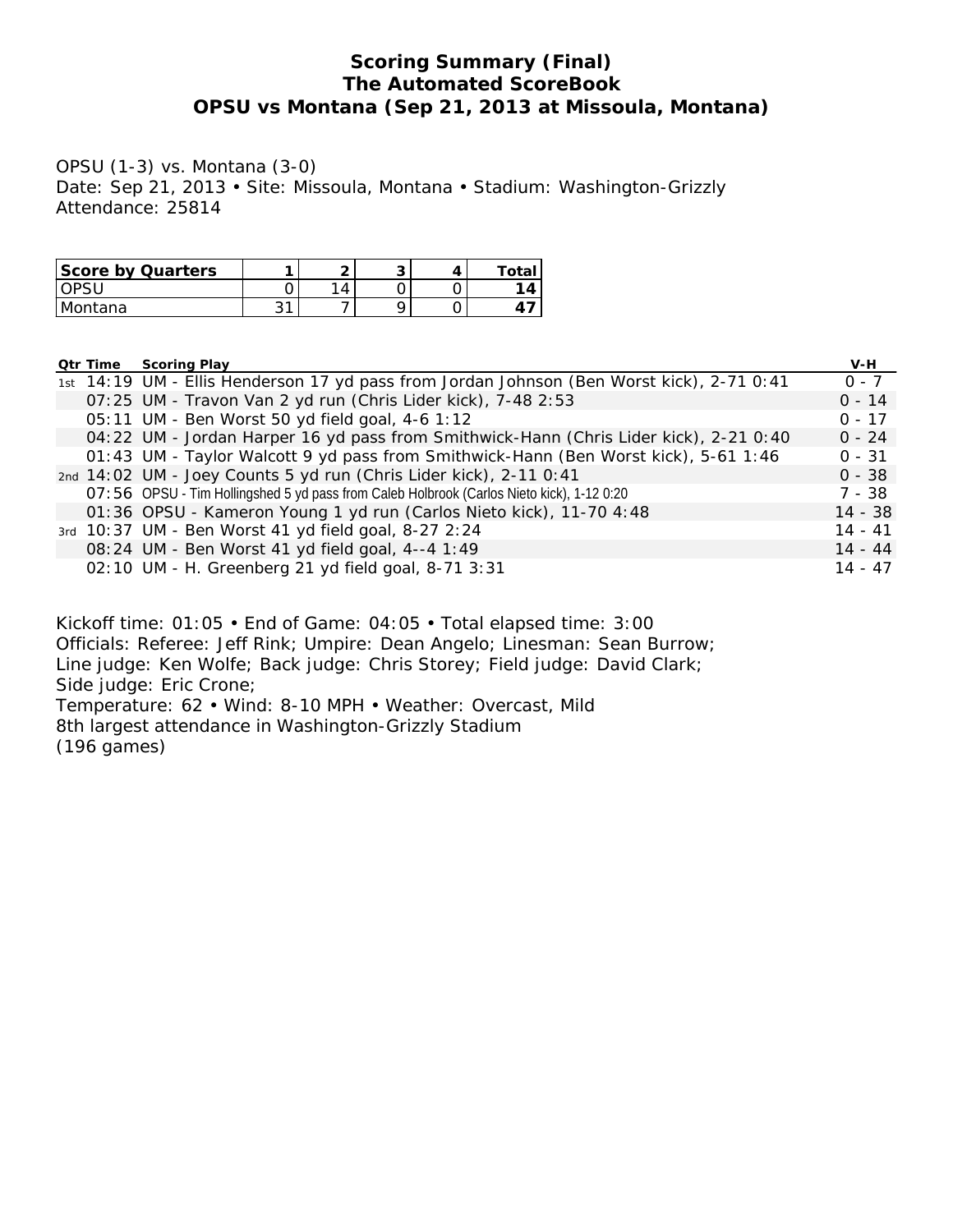# **Team Statistics (Final) The Automated ScoreBook OPSU vs Montana (Sep 21, 2013 at Missoula, Montana)**

|                                | <b>OPSU</b>    | UM             |
|--------------------------------|----------------|----------------|
| <b>FIRST DOWNS</b>             | 10             | 20             |
| Rushing                        | 6              | 11             |
| Passing                        | 3              | 5              |
| Penalty                        | 1              | $\overline{4}$ |
| <b>NET YARDS RUSHING</b>       | 136            | 262            |
| <b>Rushing Attempts</b>        | 36             | 45             |
| Average Per Rush               | 3.8            | 5.8            |
| <b>Rushing Touchdowns</b>      | 1              | $\overline{2}$ |
| <b>Yards Gained Rushing</b>    | 150            | 278            |
| Yards Lost Rushing             | 14             | 16             |
| <b>NET YARDS PASSING</b>       | 58             | 128            |
| Completions-Attempts-Int       | $9 - 21 - 1$   | $8 - 19 - 0$   |
| Average Per Attempt            | 2.8            | 6.7            |
| Average Per Completion         | 6.4            | 16.0           |
| Passing Touchdowns             | 1              | 3              |
| <b>TOTAL OFFENSE YARDS</b>     | 194            | 390            |
| Total offense plays            | 57             | 64             |
| Average Gain Per Play          | 3.4            | 6.1            |
| Fumbles: Number-Lost           | $2 - 2$        | $2 - 1$        |
| Penalties: Number-Yards        | $8 - 56$       | $3 - 30$       |
| PUNTS-YARDS                    | 10-348         | $3 - 113$      |
| Average Yards Per Punt         | 34.8           | 37.7           |
| Net Yards Per Punt             | 29.1           | 37.7           |
| Inside 20                      | 1              | $\overline{2}$ |
| $50+Yards$                     | 0              | 0              |
|                                | $\overline{O}$ |                |
| Touchbacks<br>Fair catch       | 1              | 0<br>1         |
| KICKOFFS-YARDS                 | $3 - 150$      |                |
|                                |                | 10-638         |
| Average Yards Per Kickoff      | 50.0           | 63.8           |
| Net Yards Per Kickoff          | 34.3           | 41.1           |
| Touchbacks                     | 0              | 4              |
| Punt returns: Number-Yards-TD  | $0 - 0 - 0$    | $4 - 57 - 0$   |
| Average Per Return             | 0.0            | 14.2           |
| Kickoff returns: Number-Yds-TD | $6 - 127 - 0$  | $3 - 47 - 0$   |
| Average Per Return             | 21.2           | 15.7           |
| Interceptions: Number-Yds-TD   | $0 - 0 - 0$    | $1 - 21 - 0$   |
| Fumble Returns: Number-Yds-TD  | 0-0-0          | 0-0-0          |
| Miscellaneous Yards            | 0              | 0              |
| Possession Time                | 29:25          | 30:35          |
| 1st Quarter                    | 6:54           | 8:06           |
| 2nd Quarter                    | 9:47           | 5:13           |
| 3rd Quarter                    | 7:16           | 7:44           |
| 4th Quarter                    | 5:28           | 9:32           |
| <b>Third-Down Conversions</b>  | 5 of 15        | 3 of 12        |
| Fourth-Down Conversions        | $0$ of $0$     | $0$ of $0$     |
| Red-Zone Scores-Chances        | $2 - 3$        | $7 - 7$        |
| Touchdowns                     | $2 - 3$        | $5 - 7$        |
| Field goals                    | $0 - 3$        | $2 - 7$        |
| Sacks By: Number-Yards         | $0 - 0$        | 0-0            |
| <b>PAT Kicks</b>               | $2 - 2$        | $5 - 5$        |
| <b>Field Goals</b>             | $0-0$          | $4 - 5$        |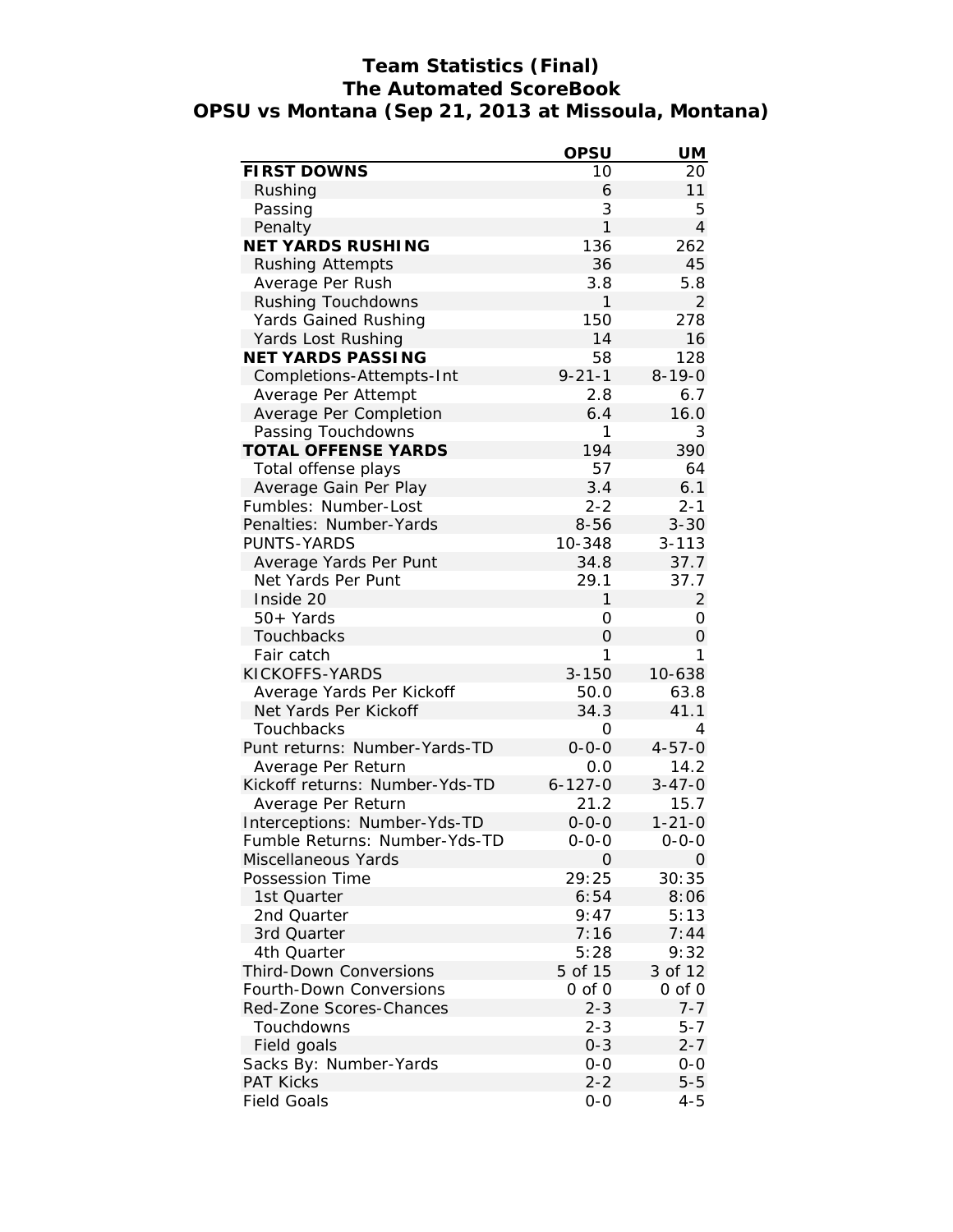# **Individual Statistics (Final) The Automated ScoreBook OPSU vs Montana (Sep 21, 2013 at Missoula, Montana)**

## **OPSU**

| <b>Rushing</b>       |    | No. Gain Loss Net TD |    |     |   | Lq            | Avg    |
|----------------------|----|----------------------|----|-----|---|---------------|--------|
| Chris McClendon      | 14 | 60                   | 3  | 57  | Ο | 24            | 4.1    |
| <b>Chance Barlow</b> |    | 57                   | 2  | 55  | Ο | 40            | 7.9    |
| J. Champgane         | 2  | 17                   | Ω  | 17  | Ω |               | 8.5    |
| Rod Moore            | 3  |                      | O  |     | Ω | 4             | 2.3    |
| Justin Fogle         | 4  | 4                    | 2  | 2   | O | $\mathcal{P}$ | 0.5    |
| Kameron Young        | 1  |                      | O  |     |   |               | 1.0    |
| Caleb Holbrook       | 5  | 4                    |    | -3  | 0 | 3             | $-0.6$ |
| Totals               |    |                      | 14 | 136 |   | 40            | 3.8    |

| Passing              | $C - A - I$  |     | Yds TD Long Sack |              |
|----------------------|--------------|-----|------------------|--------------|
| Caleb Holbrook       | $8 - 18 - 1$ | 50  | 10.              | $\mathbf{O}$ |
| <b>Chance Barlow</b> | $1 - 3 - 0$  |     |                  | O            |
| <b>Totals</b>        | $9 - 21 - 1$ | 58. | 10               | O            |

| Receiving       |   | No. Yards | - TD | Long |
|-----------------|---|-----------|------|------|
| Jamal White     |   | 16        |      | 10   |
| Tim Hollingshed | 2 | 15        |      | 10   |
| Chris McClendon |   | 8         | Ω    | 8    |
| Justin Fogle    |   | 8         | ი    | 8    |
| Spenc. Grijalva |   |           | Ω    |      |
| J. Champgane    |   |           |      |      |
| Totals          |   |           |      |      |

| Punting      |             |                | No. Yds Avg Long In20 TB |   |
|--------------|-------------|----------------|--------------------------|---|
| Tony Mendoza |             | 10 348 34.8 48 |                          | 0 |
| Totals       | 10 348 34.8 | -48            |                          | O |

|                | Punt |        |  |   |       |     | Kickoff Intercept |                        |  |
|----------------|------|--------|--|---|-------|-----|-------------------|------------------------|--|
| <b>Returns</b> |      | No Yds |  |   |       |     |                   | Lg No Yds Lg No Yds Lg |  |
| J. Champgane   |      |        |  | 4 | - 91  | 35I |                   |                        |  |
| Rod Moore      |      |        |  |   | 36    | 18I |                   |                        |  |
| Totals         |      |        |  |   | 6 127 | 35I |                   |                        |  |

|  | Field goals |  | <b>Qtr Time Dist</b> |  | Result | Field goals |  | <b>Qtr Time Dist</b> |  | <b>Result</b> |
|--|-------------|--|----------------------|--|--------|-------------|--|----------------------|--|---------------|
|--|-------------|--|----------------------|--|--------|-------------|--|----------------------|--|---------------|

| Montana |  |
|---------|--|
|---------|--|

| Rushing                |    | No. Gain Loss |    | <b>Net</b>    | TD            | La | Avq    |
|------------------------|----|---------------|----|---------------|---------------|----|--------|
| John Nguyen            | 22 | 145           | 1  | 144           | 0             | 35 | 6.5    |
| Chase Naccarato        |    | 54            | Ω  | 54            | O             | 54 | 54.0   |
| Joey Counts            | 5  | 31            | Ω  | 31            | 1             | 8  | 6.2    |
| <b>Marlon Miles</b>    | 6  | 15            | 3  | 12            | O             | 7  | 2.0    |
| Jordan Canada          | 2  | 9             | Ω  | 9             | O             | 5  | 4.5    |
| Travon Van             | 6  | 17            | 9  | 8             | 1             | 6  | 1.3    |
| Smithwick-Hann         |    | 5             | O  | 5             | O             | 5  | 5.0    |
| Jordan Johnson         |    | $\mathcal{P}$ | Ω  | $\mathcal{P}$ | O             | 2  | 2 O    |
| <b>Brady Gustafson</b> |    | Ω             | 3  | -3            | O             | O  | $-3.0$ |
| Totals                 | 45 | 278           | 16 | 262           | $\mathcal{P}$ | 54 | 5.8    |
|                        |    |               |    |               |               |    |        |

| Passing         | $C - A - I$  |     |                  | Yds TD Long Sack |   |
|-----------------|--------------|-----|------------------|------------------|---|
| Smithwick-Hann  | $3 - 9 - 0$  | 29  |                  | 16               | O |
| Jordan Johnson  | $3 - 6 - 0$  | 59  |                  | 35               | O |
| Brady Gustafson | $2 - 4 - 0$  | 40  | $\left( \right)$ | 35               | O |
| Totals          | $8 - 19 - 0$ | 128 |                  | 35               | O |

| Receiving             | No. Yards | TD | Long |
|-----------------------|-----------|----|------|
| Cam Warren            | 35        | O) | 35   |
| Chase Naccarato       | 35        |    | 35   |
| Ellis Henderson       | 17        |    | 17   |
| Jordan Harper         | 16        |    | 16   |
| <b>Taylor Walcott</b> | 9         |    | 9    |
| Travon Van            |           | Ω  |      |
| Gavin Hagfors         | 5         | Ω  | 5    |
| Sean Haynes           |           |    | 4    |
| Totals                | 128       | κ  | 35   |

| Punting      |            |      | No. Yds Avg Long In20 TB |     |
|--------------|------------|------|--------------------------|-----|
| Stephen Shaw |            |      | 3 113 37.7 39 2 0        |     |
| Totals       | 3 113 37.7 | - 39 |                          | - 0 |

|                       |     | <b>Kickoff</b><br>Punt |    |      |                 | Intercept       |        |           |    |
|-----------------------|-----|------------------------|----|------|-----------------|-----------------|--------|-----------|----|
| <b>Returns</b>        |     | No Yds                 |    |      | Lg No Yds       |                 |        | Lg No Yds | Lg |
| John Nguyen           | 3   | 3                      | 13 |      | 20              | 20 <sup>1</sup> | O      | 0         | 0  |
| Ellis Henderson       | 1   | 54                     | 54 | Ω    | O               | Ο               | O      | 0         | 0  |
| <b>William Poehls</b> | Ο   | Ο                      | Ο  | 1    | 5               | 5               | 0      | 0         | 0  |
| Addison Owen          | O   | Ο                      | 0  | Ω    | Ω               | Ο               | 1      | 21        | 21 |
| Joey Counts           | 0   | O                      | 0  | 1    | 22              | 22              | 0      | Ο         | 0  |
| Totals                | 4   | 57                     | 54 | 3    | 47              | 22 <sub>1</sub> | 1      | 21        | 21 |
|                       |     |                        |    |      |                 |                 |        |           |    |
| <b>Field goals</b>    | Qtr | <b>Time</b>            |    | Dist |                 |                 | Result |           |    |
| <b>Ben Worst</b>      | 1st | 05:11                  |    |      | 50 yards Good   |                 |        |           |    |
| Chris Lider           | 2nd | 10:35                  |    |      | 47 yards Missed |                 |        |           |    |
| <b>Ben Worst</b>      | 3rd | 10:37                  |    |      | 41 yards Good   |                 |        |           |    |
| <b>Ben Worst</b>      | 3rd | 08:24                  |    |      | 41 yards Good   |                 |        |           |    |

H. Greenberg 3rd 02:10 21 yards Good

| 322<br>64.4      |   |                                      |
|------------------|---|--------------------------------------|
|                  |   | O                                    |
| 257              |   | 0                                    |
| 59               |   | 0                                    |
| <b>KR</b><br>Rcv |   | Total                                |
| 20<br>0          | 3 | 167<br>O                             |
| 35<br>O          | 0 | 89<br>O                              |
| 17<br>0          |   | 71<br>0                              |
| 22<br>O          |   | 53<br>O                              |
|                  |   | 64.2<br>59.0<br><b>PR</b><br>R<br>54 |

FUMBLES: OPSU-Chance Barlow 1-1; Caleb Holbrook 1-1. Montana-John Nguyen 1-1; Brady Gustafson 1-0.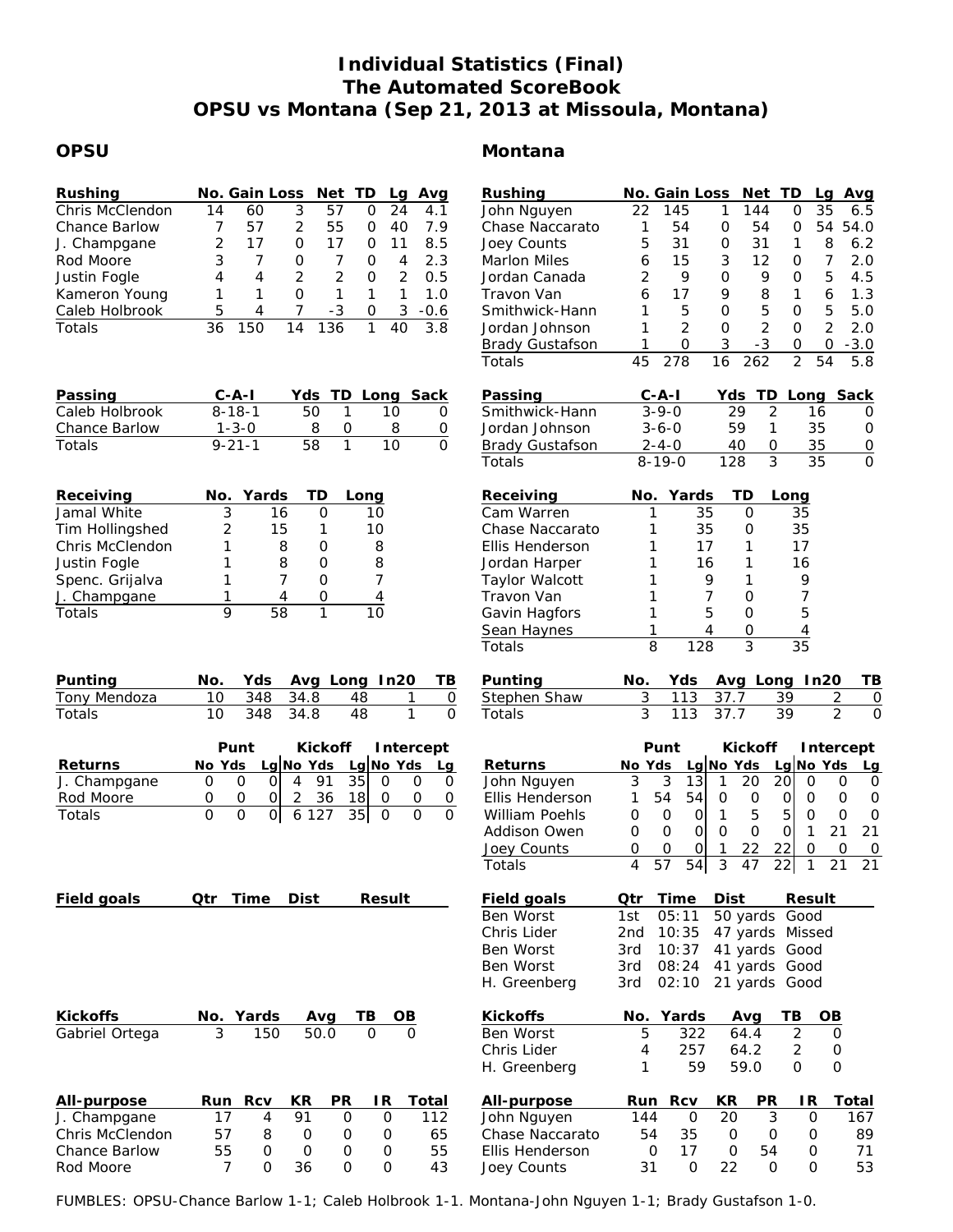### **Defensive Statistics (Final) The Automated ScoreBook OPSU vs Montana (Sep 21, 2013 at Missoula, Montana)**

| #  | <b>OPSU</b>               | Solo                      |                     |                           | <b>Ast Total Sacks-Yds</b> | <b>TFL-Yds</b>           |                          | FF FR-Yds                | Int-Yds BrUp Blks QBH    |                          |                              |                          |
|----|---------------------------|---------------------------|---------------------|---------------------------|----------------------------|--------------------------|--------------------------|--------------------------|--------------------------|--------------------------|------------------------------|--------------------------|
|    | 47 Tanner Hallford        | $\overline{2}$            | 7                   | 9                         |                            | $1.0 - 5$                |                          |                          |                          |                          |                              |                          |
|    | 28 Brandon Gipe           | $\mathsf O$               | $\overline{7}$      | 7                         |                            |                          |                          |                          |                          |                          |                              |                          |
|    | 22 Dom. Johnson           | 1                         | 5                   | 6                         |                            | ÷,                       | $\blacksquare$           |                          |                          |                          |                              |                          |
|    | 29 Royce Asi              | $\Omega$                  | 6                   | 6                         |                            |                          | $\overline{\phantom{0}}$ |                          |                          |                          |                              |                          |
|    | 38 Kris Kelley            | 0                         | 6                   | 6                         | $\overline{\phantom{a}}$   | $0.5 - 1$                | $\overline{\phantom{a}}$ |                          |                          | $\overline{\phantom{0}}$ | $\overline{\phantom{a}}$     |                          |
|    | 45 Glenn Bonner           | $\mathbf{1}$              | $\overline{4}$      | 5                         |                            | $1.0 - 4$                |                          |                          |                          |                          |                              |                          |
|    | 24 Dom. Guest             | 1                         | 4                   | 5                         | $\overline{\phantom{a}}$   | $0.5 - 2$                | $\overline{\phantom{m}}$ | $\blacksquare$           | ÷                        | $\overline{\phantom{0}}$ | $\overline{\phantom{a}}$     |                          |
|    |                           | 0                         |                     |                           |                            |                          |                          | $1 - 0$                  |                          |                          |                              |                          |
| 7  | Carl Georges              |                           | 5                   | 5                         |                            |                          | $\overline{a}$           |                          |                          |                          |                              |                          |
|    | 31 Brewster               | 1                         | 3                   | 4                         | $\overline{\phantom{a}}$   | ÷                        | $\overline{\phantom{a}}$ | ÷.                       |                          | $\overline{a}$           | $\overline{\phantom{a}}$     |                          |
|    | 37 John Libby             | $\Omega$                  | 4                   | 4                         |                            |                          |                          |                          |                          |                          |                              |                          |
|    | 50 Cort. Stinnett         | 0                         | 4                   | 4                         |                            |                          |                          |                          |                          |                          |                              |                          |
| 9  | Cedric Coleman            | $\overline{c}$            | 1                   | 3                         |                            |                          |                          |                          |                          | 1                        |                              |                          |
|    | 25 Kei Harris             | $\mathbf 0$               | 3                   | 3                         |                            |                          |                          |                          | ÷,                       |                          |                              |                          |
|    | 27 Dustin Clark           | 1                         | $\mathbf{1}$        | $\overline{2}$            |                            | $1.0 - 1$                |                          |                          |                          |                          |                              |                          |
|    | 93 Cornell Walker         | 1                         | 1                   | $\overline{a}$            |                            |                          |                          |                          |                          |                          | $\overline{\phantom{a}}$     |                          |
|    | 91 Allen Maxime           | $\mathbf{1}$              | $\mathbf{1}$        | $\overline{c}$            |                            |                          |                          |                          |                          |                          |                              |                          |
|    | 40 Aaron Dougherty        | 0                         | $\overline{2}$      | 2                         | $\sim$                     | $\overline{\phantom{0}}$ | $\overline{\phantom{a}}$ | L,                       | ÷                        | $\blacksquare$           | $\overline{\phantom{a}}$     |                          |
|    | 46 And. Dougherty         | 0                         | $\overline{c}$      | $\overline{2}$            |                            |                          |                          |                          |                          | 1                        |                              |                          |
| 3  | D. Jackson                | 1                         | $\mathbf 0$         | 1                         | $\sim$                     | ÷.                       | $\blacksquare$           |                          | ٠                        | $\overline{a}$           | $\blacksquare$               |                          |
|    | 21 Xazier Murry           | $\mathbf{1}$              | $\mathbf 0$         | 1                         |                            |                          |                          |                          |                          | $\mathbf{1}$             |                              |                          |
|    | 17 Jamel Major            | 1                         | 0                   | 1                         |                            |                          |                          |                          |                          |                          |                              |                          |
|    | 90 Wade Carroll           | 1                         | $\Omega$            | 1                         |                            |                          |                          |                          |                          |                          |                              |                          |
|    |                           | 1                         | 0                   | 1                         |                            |                          |                          |                          | ÷,                       |                          | ÷                            |                          |
| 1  | D. Cooper                 |                           |                     |                           |                            | $\overline{\phantom{0}}$ |                          |                          |                          | $\overline{\phantom{0}}$ |                              |                          |
|    | 51 Augustine Rivas        | $\mathbf 0$               | $\mathbf{1}$        | 1                         |                            |                          |                          |                          |                          | $\blacksquare$           | $\blacksquare$               |                          |
|    | 30 J. Champgane           | 0                         | 1                   | 1                         |                            |                          |                          |                          |                          |                          |                              |                          |
|    | Totals                    | 16                        | 68                  | 84                        | $0.0 - 0$                  | $4.0 - 13$               | $\overline{0}$           | $1 - 0$                  | $0-0$                    | 3                        | $\overline{0}$               | $\overline{0}$           |
|    | # Montana                 | Solo                      |                     |                           | Ast Total Sacks-Yds        | <b>TFL-Yds</b>           |                          | FF FR-Yds                | Int-Yds BrUp             |                          | BIKs QBH                     |                          |
|    | 35 K. Van Ackeren         | 1                         | 5                   | 6                         |                            |                          |                          |                          |                          |                          |                              |                          |
|    |                           |                           |                     |                           |                            |                          |                          |                          |                          |                          |                              |                          |
|    |                           |                           |                     |                           |                            | $0.5 - 1$                |                          |                          |                          |                          |                              |                          |
|    | 14 Joshua Dennard         | 3                         | $\overline{2}$      | 5                         |                            |                          |                          |                          |                          |                          |                              |                          |
| 9. | <b>Addison Owen</b>       | 2                         | 3                   | 5                         |                            | $\overline{a}$           | ÷,                       | $1 - 0$                  | $1 - 21$                 |                          |                              |                          |
|    | 33 Connor Lebsock         | 1                         | 4                   | 5                         |                            |                          |                          |                          |                          |                          |                              |                          |
|    | 54 Trevor Rehm            | 0                         | 5                   | 5                         |                            | $0.5 - 1$                |                          |                          |                          |                          |                              |                          |
|    | 12 Matt Hermanson         | $\overline{2}$            | $\overline{2}$      | $\overline{\mathcal{L}}$  |                            |                          | $\overline{\phantom{a}}$ |                          |                          |                          | $\overline{\phantom{a}}$     |                          |
|    | 58 Zack Wagenmann         | $\overline{c}$            | $\overline{2}$      | 4                         |                            | $2.5 - 7$                | 1                        |                          |                          | 1                        | $\overline{\phantom{a}}$     |                          |
|    | 56 Brock Coyle            | $\mathbf 0$               | $\overline{4}$      | 4                         |                            | $0.5 - 1$                |                          |                          |                          |                          |                              |                          |
|    | 20 Herbert Gamboa         | 0                         | 4                   | 4                         | $\overline{\phantom{a}}$   | $\overline{\phantom{0}}$ | $\overline{\phantom{a}}$ | $\overline{\phantom{a}}$ | ÷                        | $\overline{\phantom{0}}$ | $\overline{\phantom{a}}$     |                          |
|    | 11 Nate Harris            | $\overline{2}$            | $\mathbf 1$         | 3                         |                            |                          |                          |                          |                          |                          |                              |                          |
|    | 44 Caleb Kidder           | 1                         | $\overline{2}$      | 3                         | $\blacksquare$             | ÷                        | L,                       |                          |                          | $\overline{a}$           |                              |                          |
|    | 28 Jamaal Anderson        | $\mathbf{1}$              | $\overline{2}$      | 3                         |                            |                          |                          |                          |                          | $\mathbf{1}$             |                              |                          |
|    |                           | 1                         |                     |                           |                            |                          |                          |                          |                          |                          |                              |                          |
|    | 93 Zach Peevey            |                           | 2                   | 3                         |                            |                          |                          |                          |                          |                          |                              |                          |
|    | 39 Jake Dallaserra        | 0                         | $\sqrt{3}$          | 3                         | $\overline{\phantom{a}}$   |                          |                          |                          | $\overline{\phantom{0}}$ | $\overline{\phantom{0}}$ | ٠                            |                          |
|    | 30 Bo Tully               | 1                         | 1                   | $\overline{c}$            |                            | $0.5 - 2$                |                          |                          |                          |                          |                              |                          |
|    | 90 Bo Harris              | $\mathsf{O}\xspace$       | $\overline{2}$      | $\overline{2}$            |                            |                          |                          |                          |                          |                          |                              |                          |
|    | 37 Jordan Tripp           | 0                         | $\overline{c}$      | $\overline{c}$            |                            |                          | $\overline{\phantom{a}}$ |                          |                          | $\overline{\phantom{a}}$ | $\blacksquare$               |                          |
|    | 92 Alex Bienemann         | $\mathsf O$               | $\overline{2}$      | $\overline{2}$            |                            |                          |                          |                          |                          |                          | $\overline{\phantom{a}}$     |                          |
|    | 94 H. Greenberg           | 1                         | $\mathsf{O}\xspace$ | 1                         | $\overline{\phantom{a}}$   | $\overline{\phantom{a}}$ | $\overline{\phantom{a}}$ | ÷,                       | ÷,                       | $\overline{\phantom{0}}$ | $\overline{\phantom{a}}$     |                          |
|    | 99 Jesse Ginn             | 1                         | $\mathbf 0$         | 1                         |                            |                          |                          |                          |                          |                          | $\qquad \qquad \blacksquare$ |                          |
|    | 25 Marlon Miles           | 1                         | $\mathsf{O}\xspace$ | 1                         | $\blacksquare$             | $\equiv$                 |                          | ÷,                       | ÷,                       | $\overline{a}$           | $\overline{\phantom{a}}$     | $\overline{\phantom{a}}$ |
|    | 95 Tonga Takai            | $\mathsf{O}\xspace$       | $\mathbf{1}$        | $\mathbf{1}$              |                            | $0.5 - 2$                |                          |                          |                          |                          | $\overline{\phantom{a}}$     |                          |
|    | 97 Ryan Johnson           | $\mbox{O}$                | 1                   | 1                         | $\overline{\phantom{a}}$   | $\overline{a}$           | $\overline{a}$           | $\overline{a}$           | $\overline{a}$           | $\overline{a}$           | $\overline{\phantom{0}}$     |                          |
|    | 38 John Nguyen            | $\mathsf O$               | 1                   | 1                         |                            |                          |                          |                          |                          |                          |                              |                          |
|    | 47 D. Crittenden          | $\mbox{O}$                | 1                   | 1                         | $\overline{\phantom{a}}$   | ÷,                       | $\overline{\phantom{a}}$ | $1 - 0$                  | ÷,                       | $\overline{\phantom{a}}$ | $\overline{\phantom{a}}$     |                          |
|    | 85 Spencer Hale           | $\mathsf{O}\xspace$       | $\mathbf{1}$        | 1                         |                            |                          |                          |                          |                          |                          |                              |                          |
|    | 91 Tyrone Holmes          | $\mbox{O}$                | 1                   | 1                         | $\frac{1}{2}$              |                          |                          | ÷,                       |                          | $\overline{\phantom{0}}$ | $\overline{\phantom{a}}$     |                          |
|    | 13 Zach Gratton           | $\mathsf{O}\xspace$       | $\mathbf{1}$        | $\mathbf{1}$              |                            |                          |                          |                          |                          |                          | $\overline{\phantom{a}}$     |                          |
|    |                           | 0                         | 1                   | 1                         | $\overline{\phantom{a}}$   | $\overline{\phantom{0}}$ | ÷                        | ÷                        | ÷,                       | $\overline{\phantom{0}}$ | $\overline{\phantom{a}}$     | $\sim$                   |
| 1  | 52 J. Kanongata'a         |                           |                     |                           |                            |                          |                          |                          |                          |                          |                              |                          |
|    | Anthony Goodwin<br>Totals | $\mathsf{O}\xspace$<br>20 | $\mathbf 0$<br>56   | $\mathsf{O}\xspace$<br>76 | $0.0 - 0$                  | $5.0 - 14$               | 1                        | $2 - 0$                  | $1 - 21$                 | 1<br>$\overline{3}$      | $\mathsf{O}\xspace$          | $\mathsf{O}\xspace$      |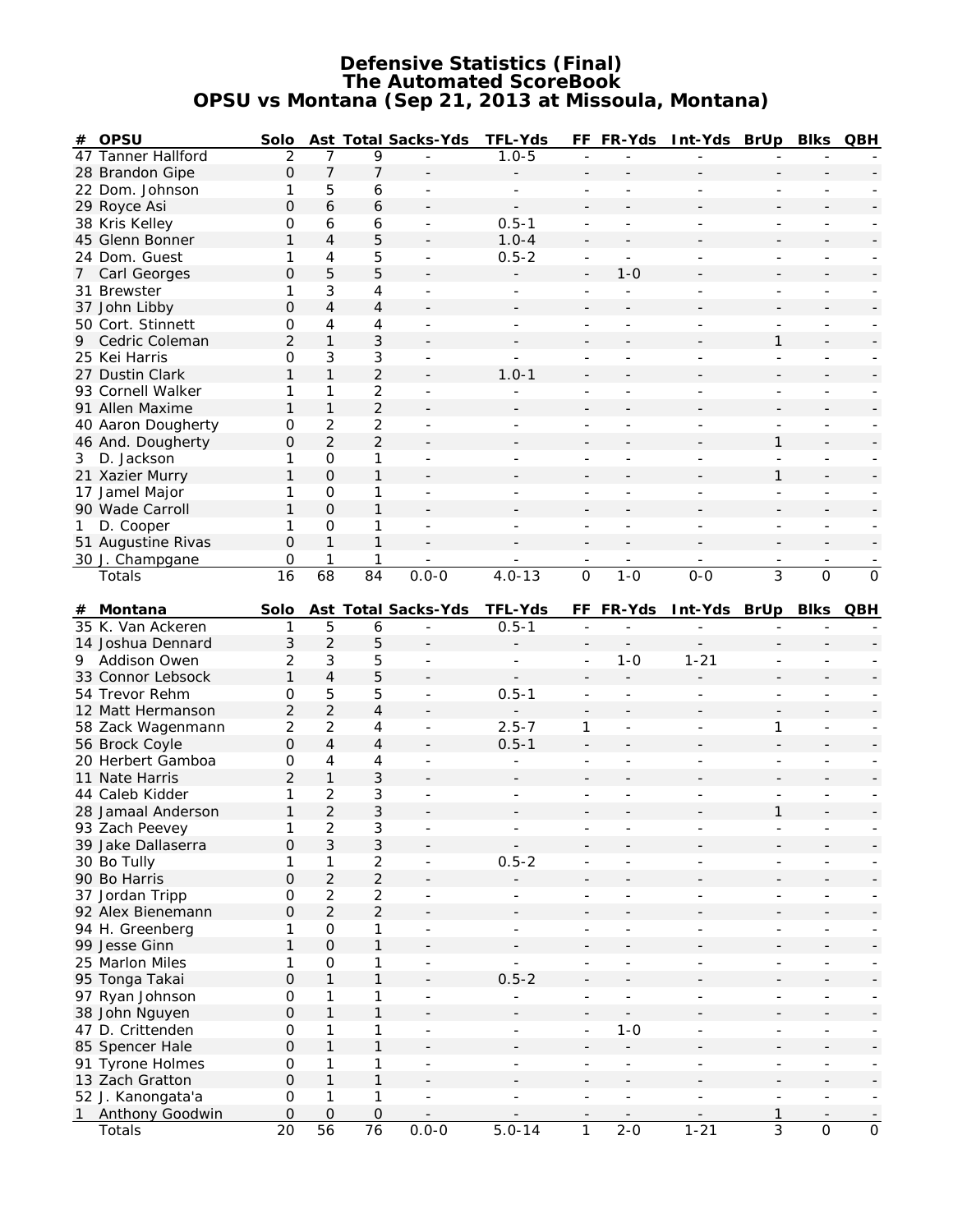# **Drive Chart (By Team) (Final) The Automated ScoreBook OPSU vs Montana (Sep 21, 2013 at Missoula, Montana)**

|             |                 |                 | <b>Drive Started</b> |                 |                  | <b>Drive Ended</b> | Consumed        |                                                 |            |
|-------------|-----------------|-----------------|----------------------|-----------------|------------------|--------------------|-----------------|-------------------------------------------------|------------|
| Team        | Qtr             | Spot            | Time                 | <b>Obtained</b> | <b>Spot</b>      | Time               | <b>How lost</b> | - Yds<br>ΡI                                     | <b>TOP</b> |
| OPSU        | 1st             | P25             | 14:19                | Kickoff         | P28              | 13:19              | Punt            | 3<br>3<br>$\overline{\phantom{a}}$              | 1:00       |
| <b>OPSU</b> |                 | <b>PO6</b>      | 12:25                | Punt            | <b>PO8</b>       | 10:18              | Punt            | 3<br>$-2$                                       | 2:07       |
| OPSU        |                 | P <sub>21</sub> | 07:19                | Kickoff         | P21              | 06:23              | Punt            | 3<br>$\Omega$<br>$\overline{\phantom{a}}$       | 0:56       |
| <b>OPSU</b> |                 | P <sub>25</sub> | 05:11                | Kickoff         | P <sub>21</sub>  | 05:02              | Fumble          | (4)<br>$\overline{\phantom{a}}$                 | 0:09       |
| OPSU        |                 | P <sub>25</sub> | 04:22                | Kickoff         | IP33             | 03:29              | Punt            | 3<br>8<br>$\overline{\phantom{a}}$              | 0:53       |
| <b>OPSU</b> |                 | P21             | 01:37                | Kickoff         | P <sub>18</sub>  | 14:43              | Punt            | (3)<br>3<br>$\overline{\phantom{a}}$            | 1:54       |
| OPSU        | 2 <sub>nd</sub> | P <sub>15</sub> | 13:57                | Kickoff         | P <sub>19</sub>  | 11:59              | Punt            | 3<br>$\overline{A}$<br>$\overline{\phantom{a}}$ | 1:58       |
| <b>OPSU</b> |                 | P30             | 10:35                | Missed FG       | P35              | 08:16              | Punt            | $3 - 5$                                         | 2:19       |
| OPSU        |                 | M <sub>12</sub> | 08:16                | Fumble          | MOO              | 07:56              | *TOUCHDOWN      | 12<br>$\blacksquare$                            | 0:20       |
| <b>OPSU</b> |                 | P30             | 06:24                | Punt            | M <sub>O</sub> O | 01:36              | *TOUCHDOWN      | 70<br>11<br>$\overline{\phantom{a}}$            | 4:48       |
| OPSU        | 3rd             | P25             | 15:00                | Kickoff         | IP21             | 13:01              | Punt            | 3<br>(4)<br>$\overline{\phantom{a}}$            | 1:59       |
| <b>OPSU</b> |                 | P <sub>22</sub> | 10:32                | Kickoff         | P <sub>22</sub>  | 10:13              | Interception    | $\Omega$<br>$\sim$                              | 0:19       |
| OPSU        |                 | P <sub>19</sub> | 08:19                | Kickoff         | P35              | 05:41              | Punt            | 16<br>6<br>$\overline{\phantom{a}}$             | 2:38       |
| OPSU        |                 | P41             | 02:04                | Kickoff         | MO3              | 13:34              | Fumble          | 7 - 56                                          | 3:30       |
| OPSU        | 4th             | P17             | 08:08                | Punt            | P35              | 04:06              | Punt            | 18<br>6<br>$\overline{\phantom{a}}$             | 4:02       |

|                        | 1st             | 2nd   | 3rd             | 4th             | 1st              | 2nd             |                 |
|------------------------|-----------------|-------|-----------------|-----------------|------------------|-----------------|-----------------|
| <b>OPSU</b>            | Otr             | Otr   | Qtr             | Otr             | Half             | Half            | Total           |
| Time of possession     | 06:54           | 09:47 | 07:16           | 05:28           | 16:41            | 12:44           | 29:25           |
| 3rd down conversions   | $0 - 5$         | 2-4   | $1 - 3$         | $2 - 3$         | $2 - 9$          | $3-6$           | $5 - 15$        |
| Average field position | P <sub>20</sub> | P40   | P <sub>26</sub> | P <sub>17</sub> | P <sub>2</sub> 8 | P <sub>24</sub> | P <sub>27</sub> |
| 4th down conversions   | 0-0             | 0-0   | ი-ი             | $0 - 0$         | $0 - 0$          | $0 - 0$         | $0 - 0$         |

|           |                 |                 | <b>Drive Started</b> |                 |                 | <b>Drive Ended</b> | Consumed        |                                       |          |
|-----------|-----------------|-----------------|----------------------|-----------------|-----------------|--------------------|-----------------|---------------------------------------|----------|
| Team      | Qtr             | Spot            | Time                 | <b>Obtained</b> | Spot            | Time               | <b>How lost</b> | Yds<br>ΡI<br>$\blacksquare$           | TOP      |
| UM        | 1st             | M29             | 15:00                | Kickoff         | PO <sub>O</sub> | 14:19              | *TOUCHDOWN      | 71<br>2<br>$\overline{\phantom{a}}$   | 0:41     |
| UM.       |                 | M35             | 14:19                | Possession      | M35             | 14:19              | Kickoff         | $\Omega$<br>- 0                       | 0:00     |
| UM        |                 | M50             | 13:19                | Punt            | P45             | 12:25              | Punt            | 3<br>- 5                              | 0:54     |
| UM.       |                 | P48             | 10:18                | Punt            | POO             | 07:25              | *TOUCHDOWN      | 7 - 48                                | 2:53     |
| UM.       |                 | P38             | 06:23                | Punt            | P32             | 05:11              | *FIELD GOAL     | 4-6                                   | 1:12     |
| UM.       |                 | P <sub>21</sub> | 05:02                | Fumble          | POO             | 04:22              | *TOUCHDOWN      | 2 - 21                                | 0:40     |
| UM.       |                 | M39             | 03:29                | Punt            | P <sub>O</sub>  | 01:43              | *TOUCHDOWN      | 5<br>- 61                             | 1:46     |
| UM.       | 2 <sub>nd</sub> | P <sub>11</sub> | 14:43                | Punt            | POO             | 14:02              | *TOUCHDOWN      | 2 - 11                                | 0:41     |
| UM        |                 | P39             | 11:59                | Punt            | P30             | 10:35              | Missed FG       | 4 - 9                                 | 1:24     |
| <b>UM</b> |                 | M28             | 00:00                | Punt            | M12             | 08:16              | Fumble          | (16)<br>0<br>$\overline{\phantom{a}}$ | 0:00     |
| UM.       |                 | M29             | 07:55                | Kickoff         | M34             | 06:24              | Punt            | 3<br>-5<br>$\overline{\phantom{a}}$   | 1:31     |
| UM.       |                 | M34             | 01:29                | Kickoff         | M39             | 00:00              | End of half     | $\mathcal{P}$<br>- 5                  | 1:29     |
| UM.       | 3rd             | M49             | 13:01                | Punt            | P24             | 10:37              | *FIELD GOAL     | 27<br>8<br>$\overline{\phantom{a}}$   | 2:24     |
| UM.       |                 | P <sub>20</sub> | 10:13                | Interception    | P24             | 08:24              | *FIELD GOAL     | (4)<br>4 -                            | $1:49$ . |
| UM.       |                 | M25             | 05:41                | Punt            | PO <sub>4</sub> | 02:10              | *FIELD GOAL     | 8<br>71<br>$\sim$                     | 3:31     |
| <b>UM</b> | 4th             | MO <sub>3</sub> | 13:34                | Fumble          | M45             | 08:08              | Punt            | $-42$<br>9                            | 5:26     |
| UM.       |                 | M17             | 04:06                | Punt            | P41             | 00:00              | End of half     | $6 - 42$                              | 4:06     |

|                        | 1st     | 2nd     | 3rd   | 4th     | 1st   | 2nd     |          |
|------------------------|---------|---------|-------|---------|-------|---------|----------|
| Montana                | Otr     | Otr     | Otr   | Otr     | Half  | Half    | Total    |
| Time of possession     | 08:06   | 05:13   | 07:44 | 09:32   | 13:19 | 17.16   | 30:35    |
| 3rd down conversions   | $1 - 4$ | $0 - 2$ | 1-4   | $1 - 2$ | 1-6   | $2 - 6$ | $3 - 12$ |
| Average field position | P49     | P47     | P49   | M10     | P48   | M34     | M46      |
| 4th down conversions   | 0-0     | $0 - 0$ | റ-റ   | 0-0     | 0-0   | $0 - 0$ | $0 - 0$  |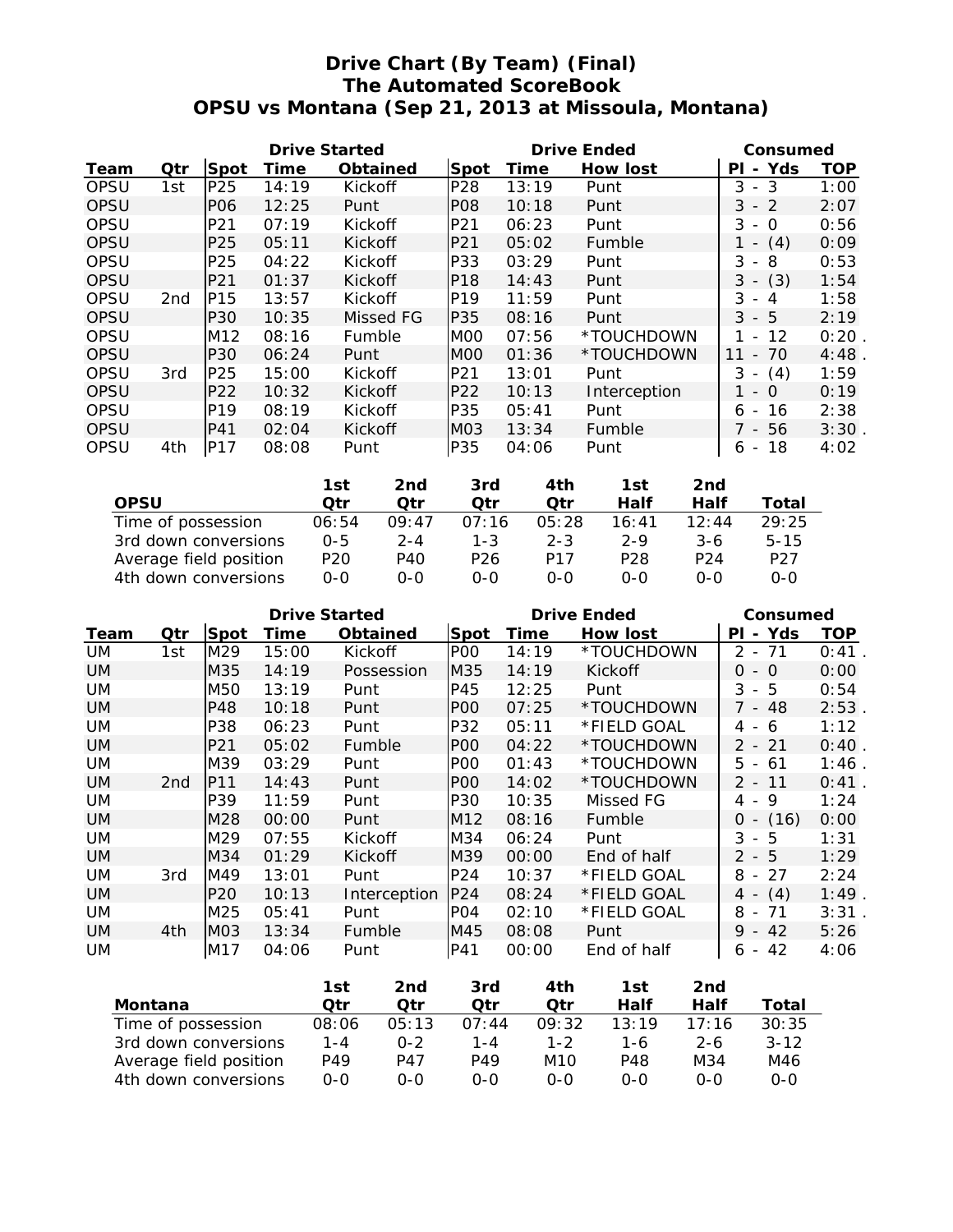# **Drive Chart (By Quarter) (Final) The Automated ScoreBook OPSU vs Montana (Sep 21, 2013 at Missoula, Montana)**

|           |                 |                 | <b>Drive Started</b> |                 |                  | <b>Drive Ended</b> | Consumed        |                                     |            |
|-----------|-----------------|-----------------|----------------------|-----------------|------------------|--------------------|-----------------|-------------------------------------|------------|
| Team      | Qtr             | Spot            | <b>Time</b>          | <b>Obtained</b> | <b>Spot</b>      | <b>Time</b>        | <b>How lost</b> | PI - Yds                            | <b>TOP</b> |
| <b>UM</b> | 1st             | M29             | 15:00                | Kickoff         | PO <sub>O</sub>  | 14:19              | *TOUCHDOWN      | $2 - 71$                            | 0:41       |
| <b>UM</b> |                 | M35             | 14:19                | Possession      | M35              | 14:19              | Kickoff         | $0 - 0$                             | 0:00       |
| OPSU      |                 | P25             | 14:19                | Kickoff         | P28              | 13:19              | Punt            | 3<br>$-3$                           | 1:00       |
| <b>UM</b> |                 | M50             | 13:19                | Punt            | P45              | 12:25              | Punt            | $3 - 5$                             | 0:54       |
| OPSU      |                 | P06             | 12:25                | Punt            | <b>P08</b>       | 10:18              | Punt            | 3<br>$-2$                           | 2:07       |
| <b>UM</b> |                 | P48             | 10:18                | Punt            | P <sub>O</sub> O | 07:25              | *TOUCHDOWN      | $7 - 48$                            | 2:53       |
| OPSU      |                 | P21             | 07:19                | Kickoff         | P21              | 06:23              | Punt            | $3 - 0$                             | 0:56       |
| <b>UM</b> |                 | P38             | 06:23                | Punt            | P32              | 05:11              | *FIELD GOAL     | $4 - 6$                             | 1:12       |
| OPSU      |                 | P25             | 05:11                | Kickoff         | P21              | 05:02              | Fumble          | (4)<br>1<br>$\blacksquare$          | 0:09       |
| <b>UM</b> |                 | P21             | 05:02                | Fumble          | <b>POO</b>       | 04:22              | *TOUCHDOWN      | $2 - 21$                            | 0:40       |
| OPSU      |                 | P25             | 04:22                | Kickoff         | P33              | 03:29              | Punt            | 3<br>$-8$                           | 0:53       |
| <b>UM</b> |                 | M39             | 03:29                | Punt            | <b>POO</b>       | 01:43              | *TOUCHDOWN      | $5 - 61$                            | $1:46$ .   |
| OPSU      |                 | P21             | 01:37                | Kickoff         | P18              | 14:43              | Punt            | 3<br>(3)<br>$\sim$                  | 1:54       |
| <b>UM</b> | 2 <sub>nd</sub> | P11             | 14:43                | Punt            | <b>POO</b>       | 14:02              | *TOUCHDOWN      | $2 - 11$                            | 0:41       |
| OPSU      |                 | P15             | 13:57                | Kickoff         | P19              | 11:59              | Punt            | 3<br>$-4$                           | 1:58       |
| <b>UM</b> |                 | P39             | 11:59                | Punt            | P30              | 10:35              | Missed FG       | $4 - 9$                             | 1:24       |
| OPSU      |                 | P30             | 10:35                | Missed FG       | P35              | 08:16              | Punt            | $-5$<br>3                           | 2:19       |
| <b>UM</b> |                 | M28             | 00:00                | Punt            | M12              | 08:16              | Fumble          | $0 - (16)$                          | 0:00       |
| OPSU      |                 | M12             | 08:16                | Fumble          | M <sub>0</sub>   | 07:56              | *TOUCHDOWN      | 12<br>1<br>$\overline{\phantom{a}}$ | 0:20       |
| <b>UM</b> |                 | M29             | 07:55                | Kickoff         | M34              | 06:24              | Punt            | $3 -$<br>5                          | 1:31       |
| OPSU      |                 | P30             | 06:24                | Punt            | M <sub>0</sub>   | 01:36              | *TOUCHDOWN      | 11<br>$-70$                         | $4:48$ .   |
| <b>UM</b> |                 | M34             | 01:29                | Kickoff         | M39              | 00:00              | End of half     | $2 - 5$                             | 1:29       |
| OPSU      | 3rd             | P25             | 15:00                | Kickoff         | P21              | 13:01              | Punt            | $3 -$<br>(4)                        | 1:59       |
| <b>UM</b> |                 | M49             | 13:01                | Punt            | P24              | 10:37              | *FIELD GOAL     | $8 - 27$                            | 2:24       |
| OPSU      |                 | P22             | 10:32                | Kickoff         | P22              | 10:13              | Interception    | 1<br>$-0$                           | 0:19       |
| <b>UM</b> |                 | P20             | 10:13                | Interception    | P24              | 08:24              | *FIELD GOAL     | $4 - (4)$                           | 1:49       |
| OPSU      |                 | P19             | 08:19                | Kickoff         | P35              | 05:41              | Punt            | 16<br>6<br>$\sim$                   | 2:38       |
| <b>UM</b> |                 | M25             | 05:41                | Punt            | PO <sub>4</sub>  | 02:10              | *FIELD GOAL     | $8 - 71$                            | 3:31.      |
| OPSU      |                 | P41             | 02:04                | Kickoff         | M <sub>0</sub> 3 | 13:34              | Fumble          | 56<br>$7 -$                         | 3:30.      |
| <b>UM</b> | 4th             | M <sub>03</sub> | 13:34                | Fumble          | M45              | 08:08              | Punt            | $9 - 42$                            | 5:26       |
| OPSU      |                 | P17             | 08:08                | Punt            | P35              | 04:06              | Punt            | 18<br>$6 -$                         | 4:02       |
| <b>UM</b> |                 | M17             | 04:06                | Punt            | P41              | 00:00              | End of half     | $6 - 42$                            | 4:06       |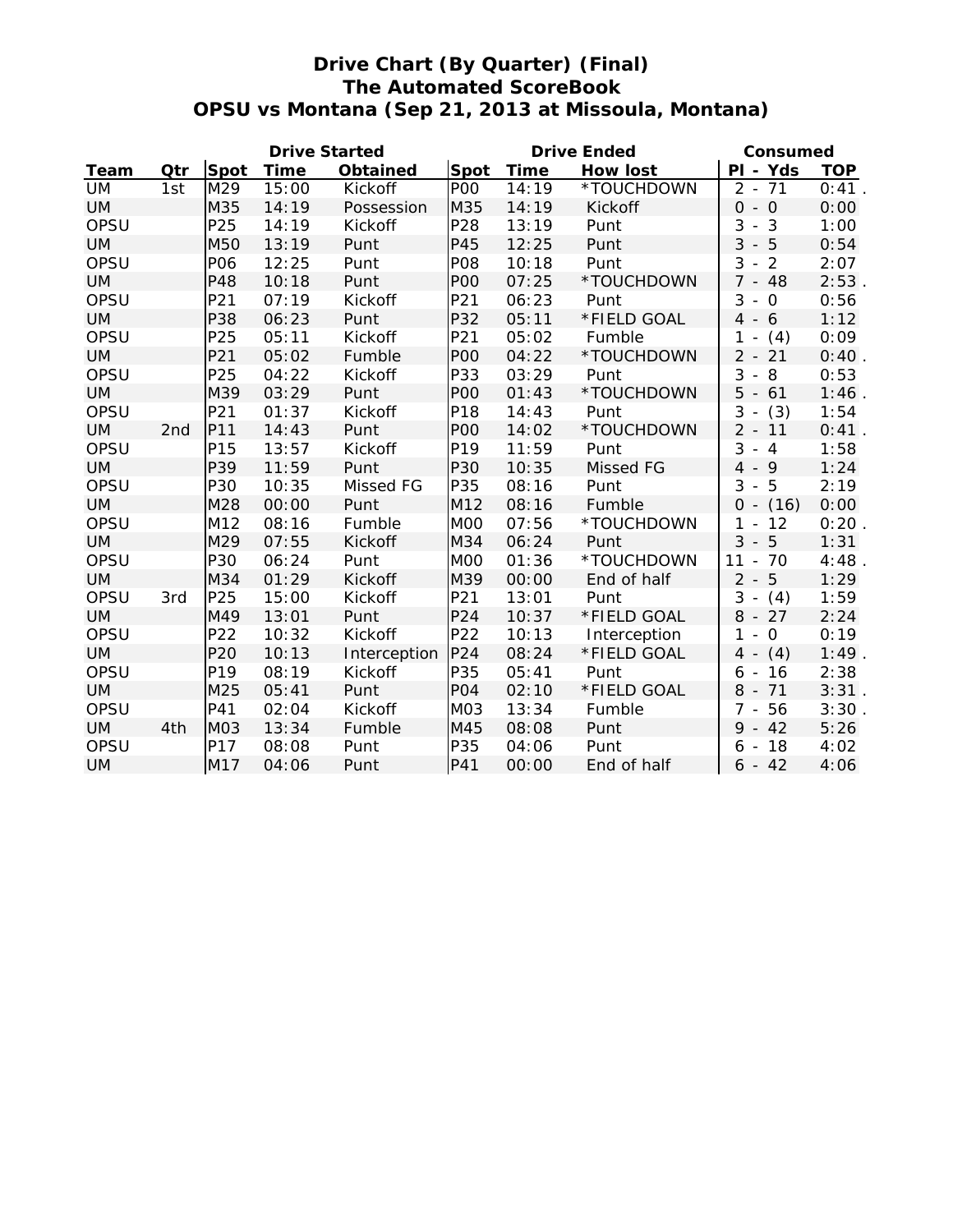## **Quickie Statistics (Final) OPSU vs Montana (Sep 21, 2013 at Missoula, Montana)**

|                                   | <b>OPSU</b>  | UM           |
|-----------------------------------|--------------|--------------|
| Score                             | 14           | 47           |
| <b>FIRST DOWNS</b>                | 10           | 20           |
| <b>RUSHES-YARDS (NET)</b>         | $36 - 136$   | 45-262       |
| <b>PASSING YDS (NET)</b>          | 58           | 128          |
| Passes Att-Comp-Int               | $21 - 9 - 1$ | $19 - 8 - 0$ |
| <b>TOTAL OFFENSE PLAYS-YARDS</b>  | 57-194       | 64-390       |
| Fumble Returns-Yards              | $0 - 0$      | $0 - 0$      |
| <b>Punt Returns-Yards</b>         | $0 - 0$      | $4 - 57$     |
| Kickoff Returns-Yards             | $6 - 127$    | $3 - 47$     |
| <b>Interception Returns-Yards</b> | $O-O$        | $1 - 21$     |
| Punts (Number-Avg)                | $10 - 34.8$  | $3 - 37.7$   |
| Fumbles-Lost                      | $2 - 2$      | $2 - 1$      |
| Penalties-Yards                   | 8-56         | $3 - 30$     |
| Possession Time                   | 29:25        | 30:35        |
| <b>Third-Down Conversions</b>     | 5 of 15      | 3 of 12      |
| Fourth-Down Conversions           | $0$ of $0$   | 0 of 0       |
| Red-Zone Scores-Chances           | $2 - 3$      | 7-7          |

| <b>OPSU</b>            |                |                                                                                             |                      |                  |              |        |              | Montana                                                                             |         |               |              |                    |                        |         |
|------------------------|----------------|---------------------------------------------------------------------------------------------|----------------------|------------------|--------------|--------|--------------|-------------------------------------------------------------------------------------|---------|---------------|--------------|--------------------|------------------------|---------|
| Rushing                |                |                                                                                             | No. Gain Loss Net TD |                  |              | Lg Avg |              | <b>Rushing</b>                                                                      |         | No. Gain Loss |              | Net TD             | Lg Avg                 |         |
| Chris McClendon        |                | 14                                                                                          | 60<br>3              | 57               | $\mathbf 0$  | 24     | 4.1          | John Nguyen                                                                         | 22      | 145           | 1            | 144<br>0           | 35                     | 6.5     |
| <b>Chance Barlow</b>   |                | $\overline{7}$                                                                              | $\overline{2}$<br>57 | 55               | 0            | 40     | 7.9          | Chase Naccarato                                                                     | 1       | 54            | $\mathbf 0$  | 54<br>0            | 54 54.0                |         |
| J. Champgane           |                | $\overline{2}$                                                                              | 17<br>$\mathbf 0$    | 17               | $\mathbf 0$  | 11     | 8.5          | Joey Counts                                                                         | 5       | 31            | $\mathbf 0$  | 31<br>$\mathbf{1}$ | 8                      | 6.2     |
| Rod Moore              |                | 3                                                                                           | $\overline{7}$<br>0  | $\overline{7}$   | $\Omega$     | 4      | 2.3          | <b>Marlon Miles</b>                                                                 | 6       | 15            | 3            | 12<br>$\Omega$     | $\overline{7}$         | 2.0     |
| Passing                |                | $C - A - I$                                                                                 |                      | Yds TD Long Sack |              |        |              | Passing                                                                             |         | $C - A - I$   |              | Yds TD Long Sack   |                        |         |
| Caleb Holbrook         |                | $8 - 18 - 1$                                                                                |                      | 50               | $\mathbf{1}$ | 10     | 0            | Smithwick-Hann                                                                      |         | $3 - 9 - 0$   | 29           | $\overline{2}$     | 16                     | 0       |
| <b>Chance Barlow</b>   |                | $1 - 3 - 0$                                                                                 |                      | 8                | $\mathbf 0$  | 8      | $\mathsf{O}$ | Jordan Johnson                                                                      |         | $3 - 6 - 0$   | 59           | 1                  | 35                     | $\circ$ |
| Receiving              |                |                                                                                             | No. Yards            | TD               | Long         |        |              | Receiving                                                                           |         | No. Yards     | TD           | Long               |                        |         |
| Jamal White            |                | $\overline{3}$                                                                              | 16                   | 0                | 10           |        |              | Chase Naccarato                                                                     | 1       | 35            | 0            | 35                 |                        |         |
| Tim Hollingshed        |                | 2                                                                                           | 15                   | $\mathbf{1}$     | 10           |        |              | Cam Warren                                                                          | 1       | 35            | $\mathbf 0$  | 35                 |                        |         |
| Chris McClendon        |                | 1                                                                                           | 8                    | $\mathbf 0$      | 8            |        |              | Ellis Henderson                                                                     | 1       | 17            | $\mathbf{1}$ | 17                 |                        |         |
| Justin Fogle           |                | 1                                                                                           | 8                    | $\mathsf{O}$     | 8            |        |              | Jordan Harper                                                                       | 1       | 16            | $\mathbf{1}$ | 16                 |                        |         |
| Punting                |                | No.                                                                                         | Yds Avg Long In20    |                  |              |        | TВ           | <b>Punting</b>                                                                      | No.     | Yds           |              | Avg Long In20      |                        | ΤВ      |
| Tony Mendoza           |                | 10                                                                                          | 348                  | 34.8             | 48           |        | $\Omega$     | Stephen Shaw                                                                        | 3       | 113           | 37.7         | 39                 |                        | Ω       |
| <b>Punt Returns</b>    |                | No. Yards                                                                                   |                      | TD               | Long         |        |              | <b>Punt Returns</b>                                                                 |         | No. Yards     | TD           | Long               |                        |         |
|                        |                |                                                                                             |                      |                  |              |        |              | John Nguyen                                                                         | 3       | 3             | $\mathbf 0$  | 13                 |                        |         |
|                        |                |                                                                                             |                      |                  |              |        |              | Ellis Henderson                                                                     | 1       | 54            | $\mathbf 0$  | 54                 |                        |         |
| <b>Kick Returns</b>    |                | No. Yards                                                                                   |                      | TD               | Long         |        |              | <b>Kick Returns</b>                                                                 |         | No. Yards     | TD           | Long               |                        |         |
| J. Champgane           |                | 4                                                                                           | 91                   | O                | 35           |        |              | John Nguyen                                                                         | 1       | 20            | $\mathbf 0$  | 20                 |                        |         |
| Rod Moore              |                | $\overline{2}$                                                                              | 36                   | 0                | 18           |        |              | William Poehls                                                                      | 1       | 5             | $\mathsf{O}$ | 5                  |                        |         |
| <b>Tackles</b>         |                | UA-A                                                                                        | Total                | <b>Sacks</b>     |              | TFL    |              | <b>Tackles</b>                                                                      | UA-A    | Total         |              | <b>Sacks</b>       | TFL                    |         |
| <b>Tanner Hallford</b> |                | $2 - 7$                                                                                     | 9                    |                  | 0.0          | 1.0    |              | K. Van Ackeren                                                                      | $1 - 5$ | 6             |              | 0.0                | 0.5                    |         |
| <b>Brandon Gipe</b>    |                | $0 - 7$                                                                                     | 7                    |                  | 0.0          | 0.0    |              | Joshua Dennard                                                                      | $3 - 2$ | 5             |              | 0.0                | 0.0                    |         |
| Dom. Johnson           |                | $1 - 5$                                                                                     | 6                    |                  | 0.0          | 0.0    |              | Addison Owen                                                                        | $2 - 3$ | 5             |              | 0.0                | 0.0                    |         |
| Qtr                    | Time           | <b>Scoring Play</b>                                                                         |                      |                  |              |        |              |                                                                                     |         |               |              |                    | V-H                    |         |
| 1st                    | 14:19          |                                                                                             |                      |                  |              |        |              | UM - Ellis Henderson 17 yd pass from Jordan Johnson (Ben Worst kick), 2-71 0:41     |         |               |              |                    | $0 - 7$                |         |
|                        | 07:25          |                                                                                             |                      |                  |              |        |              | UM - Travon Van 2 yd run (Chris Lider kick), 7-48 2:53                              |         |               |              |                    | $0 - 14$               |         |
|                        | 05:11          | UM - Ben Worst 50 yd field goal, 4-6 1:12                                                   |                      |                  |              |        |              |                                                                                     |         |               |              |                    | $0 - 17$               |         |
|                        | 04:22          |                                                                                             |                      |                  |              |        |              | UM - Jordan Harper 16 yd pass from Smithwick-Hann (Chris Lider kick), 2-21 0:40     |         |               |              |                    | $0 - 24$               |         |
|                        | 01:43          |                                                                                             |                      |                  |              |        |              | UM - Taylor Walcott 9 yd pass from Smithwick-Hann (Ben Worst kick), 5-61 1:46       |         |               |              |                    | $0 - 31$               |         |
| 2nd                    | 14:02          |                                                                                             |                      |                  |              |        |              | UM - Joey Counts 5 yd run (Chris Lider kick), 2-11 0:41                             |         |               |              |                    | $0 - 38$               |         |
|                        | 07:56          |                                                                                             |                      |                  |              |        |              | OPSU - Tim Hollingshed 5 yd pass from Caleb Holbrook (Carlos Nieto kick), 1-12 0:20 |         |               |              |                    | $7 - 38$               |         |
|                        | 01:36          |                                                                                             |                      |                  |              |        |              | OPSU - Kameron Young 1 yd run (Carlos Nieto kick), 11-70 4:48                       |         |               |              |                    | $14 - 38$              |         |
| 3rd                    | 10:37<br>08:24 | UM - Ben Worst 41 yd field goal, 8-27 2:24                                                  |                      |                  |              |        |              |                                                                                     |         |               |              |                    | $14 - 41$<br>$14 - 44$ |         |
|                        | 02:10          | UM - Ben Worst 41 yd field goal, 4--4 1:49<br>UM - H. Greenberg 21 yd field goal, 8-71 3:31 |                      |                  |              |        |              |                                                                                     |         |               |              |                    | $14 - 47$              |         |
|                        |                |                                                                                             |                      |                  |              |        |              |                                                                                     |         |               |              |                    |                        |         |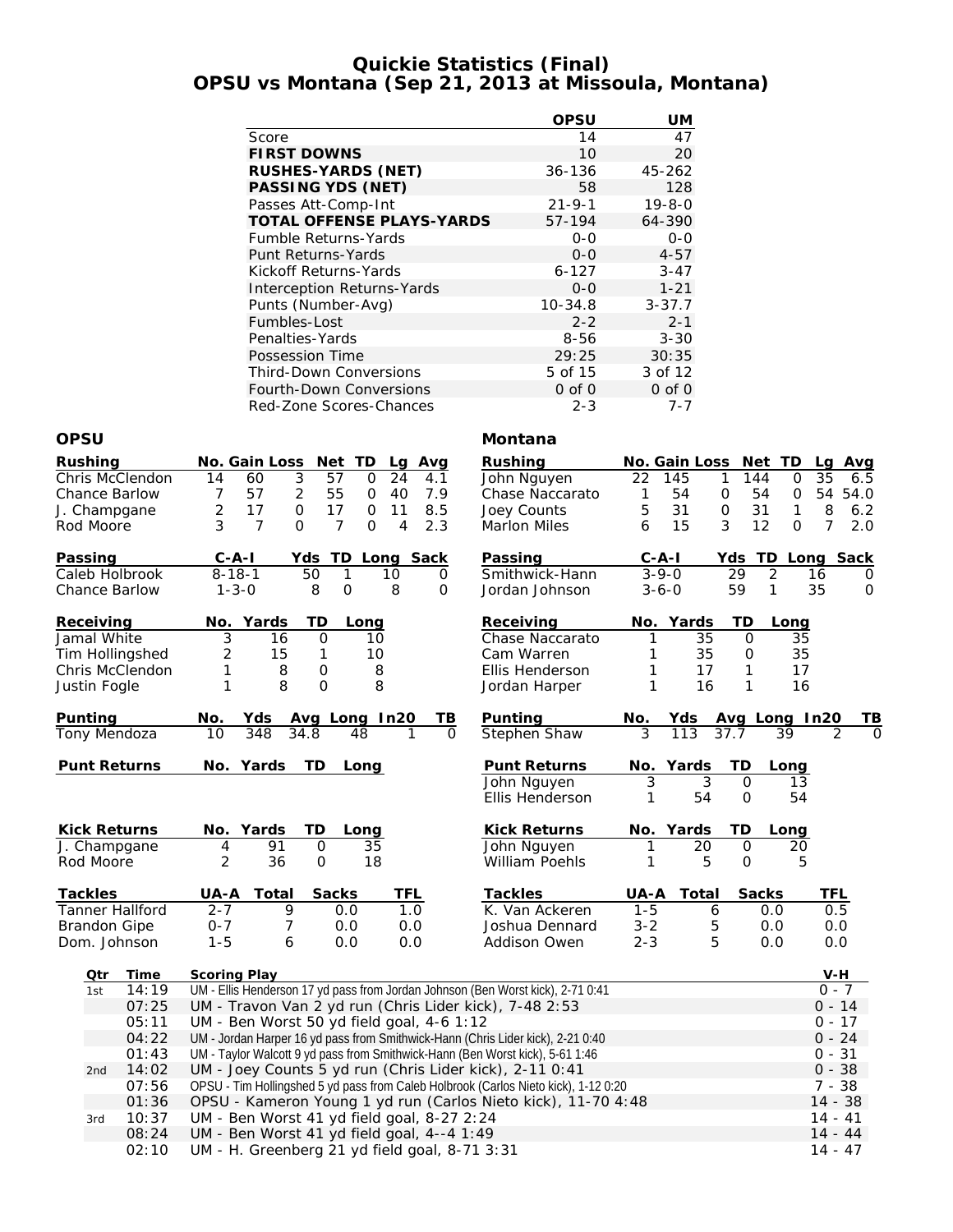## **Participation Report (Final) The Automated ScoreBook OPSU vs Montana (Sep 21, 2013 at Missoula, Montana)**

#### **OPSU**

#### **Montana**

| Pos       | ##             | <b>OFFENSE</b>         | Pos       | ## | <b>OFFENSE</b>        |
|-----------|----------------|------------------------|-----------|----|-----------------------|
| QB        | 12             | Caleb Holbrook         | <b>WR</b> | 23 | Cam Warren            |
| <b>WR</b> | 11             | Tim Hollingshed        | <b>WR</b> | 5  | Chase Naccarato       |
| <b>WR</b> | 81             | Backstrom              | <b>WR</b> | 7  | Ellis Henderson       |
| TE        | 86             | <b>JB Frontz</b>       | LT        | 74 | John Schmaing         |
| <b>WR</b> | 87             | Jacob Jandt            | LG        | 72 | <b>Trevor Poole</b>   |
| <b>RB</b> | 13             | Chris McClendon        | C         | 66 | Logan Hines           |
| LT        | 55             | Marcus Dimando         | <b>RG</b> | 75 | <b>William Poehls</b> |
| LG        | 68             | Kevin Tankerson        | <b>RT</b> | 76 | Danny Kistler         |
| C         | 64             | Cole Wills             | TE        | 49 | Jordan Harper         |
| <b>RG</b> | 60             | Domonique Wyatt        | QB        | 10 | Jordan Johnson        |
| RT.       | 73             | Diego Arenas           | FB        | 34 | Jamal Wilson          |
|           |                |                        |           |    |                       |
|           |                |                        |           |    |                       |
| Pos       | ##             | <b>DEFENSE</b>         | Pos       | ## | <b>DEFENSE</b>        |
| DE        | 45             | Glenn Bonner           | DE        | 58 | Zack Wagenmann        |
| DE        | 91             | Allen Maxime           | DT        | 92 | Alex Bienemann        |
| <b>NG</b> | 50             | Cort. Stinnett         | <b>NT</b> | 95 | Tonga Takai           |
| LB        | 46             | And. Dougherty         | DE        | 91 | <b>Tyrone Holmes</b>  |
| LB        | 47             | <b>Tanner Hallford</b> | LB        | 52 | J. Kanongata'a        |
| LB        | 36             | Kameron Young          | LB        | 56 | <b>Brock Coyle</b>    |
| LB        | 25             | Kei Harris             | LB        | 37 | Jordan Tripp          |
| DB        | 21             | Xazier Murry           | CB        | 11 | Nate Harris           |
| DB        | 24             | Dom. Guest             | CB        | 1  | Anthony Goodwin       |
| <b>FS</b> | $\overline{7}$ | Carl Georges           | <b>FS</b> | 12 | Matt Hermanson        |

OPSU: 1-D. Cooper, 2-Carlos Nieto, 3-D. Jackson, 4-Jamal White, 5-Justin Fogle, 9-Cedric Coleman, 10-Chance Barlow, 16-J. St. Louis, 17-Jamel Major, 18-Gabriel Ortega, 19-Beau Avila, 20-Rod Moore, 22-Dom. Johnson, 27-Dustin Clark, 28-Brandon Gipe, 29-Royce Asi, 30-J. Champgane, 37-John Libby, 38-Kris Kelley, 39-Tony Mendoza, 40-Aaron Dougherty, 44-James Blaise, 48-Andrew Park, 51-Augustine Rivas, 65-Cris Perez, 66-Cameron Hickey, 80-John Patt, 88-Spenc. Grijalva, 89-Josh Bullard, 90-Wade Carroll, 93-Cornell Walker.

Montana: 2-Taylor Walcott, 3-Brady Gustafson, 6-Jamaal Jones, 8-Travon Van, 9-Addison Owen, 13-Zach Gratton, 14-Joshua Dennard, 19-Smithwick-Hann, 20-Herbert Gamboa, 21-Joey Counts, 25-Marlon Miles, 26-Jordan Canada, 28-Jamaal Anderson, 33-Connor Lebsock, 35-K. Van Ackeren, 36-Gavin Hagfors, 38-John Nguyen, 39-Jake Dallaserra, 44-Caleb Kidder, 47-D. Crittenden, 50-Aaron Held, 53-Ben Worst, 54-Trevor Rehm, 68-McCauley Todd, 70-Ben Weyer, 71-Devon Dietich, 73-S. Kaleikini, 78-Clint LaRowe, 79-Max Kelly, 80-Sean Haynes, 81-Mitch Saylor, 83-Ryan Burke, 84-Kevin Berland, 85-Spencer Hale, 87-Chris Lider, 88-Stephen Shaw, 90-Bo Harris, 93-Zach Peevey, 94-H. Greenberg, 97-Ryan Johnson, 99-Jesse Ginn.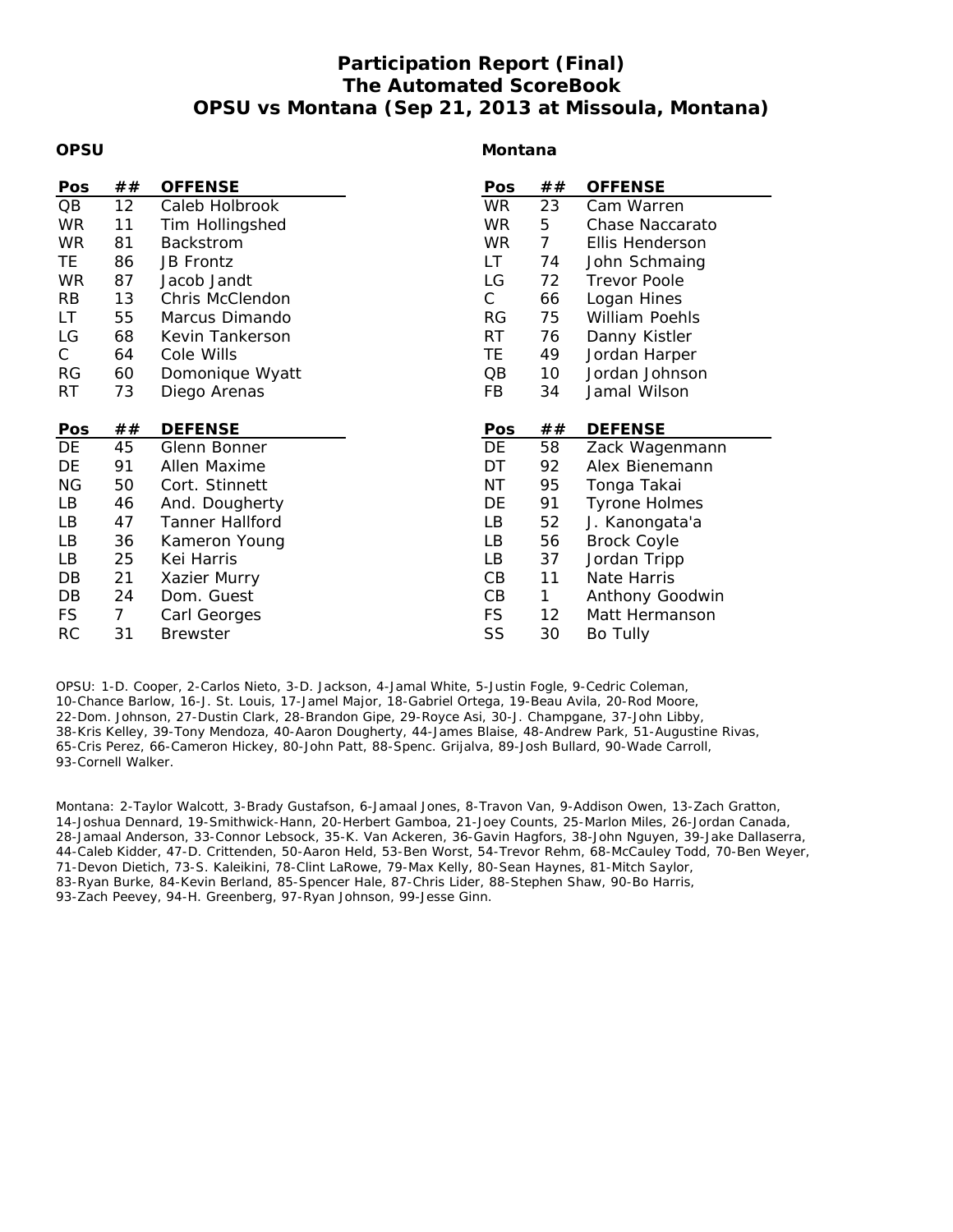## **Play-by-Play Summary (1st quarter) OPSU vs Montana (Sep 21, 2013 at Missoula, Montana)**

| OPSU wins toss, defers, Montana will receive. OPSU defends north zone |                                                                                                                    |                |
|-----------------------------------------------------------------------|--------------------------------------------------------------------------------------------------------------------|----------------|
| 1-10 Opsu 35                                                          | Start of 1st quarter, clock 15:00, Gabriel Ortega kickoff 56 yards to the UM9, John                                |                |
|                                                                       | Nguyen return 20 yards to the UM29 (Carl Georges; Dustin Clark).                                                   |                |
| 1-10 UM 29                                                            | Chase Naccarato rush for 54 yards to the OPSU17, 1ST DOWN UM (Xazier Murry).                                       | R1             |
| 1-10 Opsu 17                                                          | Jordan Johnson pass complete to Ellis Henderson for 17 yards to the OPSU0, 1ST DOWN UM,<br>TOUCHDOWN, clock 14:19. | P <sub>2</sub> |
| 1-G Opsu 03                                                           | Change of possession, Ben Worst kick attempt good.                                                                 |                |
|                                                                       | 2 plays, 71 yards, 0:41                                                                                            |                |
|                                                                       | Montana 7, OPSU 0                                                                                                  |                |
| MONTANA drive start at 14:19, UM ball on UM35.                        | Ben Worst kickoff 65 yards to the OPSU0, touchback.                                                                |                |
| OPSU drive start at 14:19.                                            |                                                                                                                    |                |
| 1-10 Opsu 25                                                          | Caleb Holbrook pass incomplete to Backstrom.                                                                       |                |
| 2-10 Opsu 25                                                          | Chris McClendon rush for 3 yards to the OPSU28 (Jordan Tripp; Zack Wagenmann).                                     |                |
| $3 - 7$<br>Opsu 28                                                    | Caleb Holbrook pass incomplete to Backstrom.                                                                       |                |
| 4-7<br>Opsu 28                                                        | Tony Mendoza punt 22 yards to the 50 yardline, downed.                                                             |                |
|                                                                       | 3 plays, 3 yards, 1:00                                                                                             |                |
| MONTANA drive start at 13:19.                                         |                                                                                                                    |                |
| 1-10 UM 50                                                            | Jordan Johnson pass incomplete to Cam Warren (Xazier Murry).                                                       |                |
| 2-10 UM 50                                                            | Jordan Canada rush for 5 yards to the OPSU45 (Tanner Hallford).                                                    |                |
| 3-5 Opsu 45                                                           | Jordan Johnson pass incomplete to Cam Warren.                                                                      |                |
| 4-5<br>Opsu 45                                                        | Stephen Shaw punt 39 yards to the OPSU6, downed.                                                                   |                |
|                                                                       | 3 plays, 5 yards, 0:54                                                                                             |                |
| OPSU drive start at 12:25.                                            |                                                                                                                    |                |
| 1-10 Opsu 06                                                          | PENALTY OPSU false start (Domonique Wyatt) 3 yards to the OPSU3.                                                   |                |
| 1-13 Opsu 03                                                          | Justin Fogle rush for loss of 2 yards to the OPSU1 (Zack Wagenmann).                                               |                |
| 2-15 Opsu 01                                                          | Caleb Holbrook pass complete to Tim Hollingshed for 10 yards to the OPSU11 (Matt                                   |                |
| Hermanson).<br>$3 - 5$<br>Opsu 11                                     | Chris McClendon rush for loss of 3 yards to the OPSU8 (Bo Tully; Brock Coyle).                                     |                |
| Opsu 08<br>4-8                                                        | Tony Mendoza punt 40 yards to the OPSU48, fair catch by Ellis Henderson.                                           |                |
|                                                                       | 3 plays, 2 yards, 2:07                                                                                             |                |
| MONTANA drive start at 10:18.                                         |                                                                                                                    |                |
| 1-10 Opsu 48                                                          | Travon Van rush for 4 yards to the OPSU44 (Allen Maxime).                                                          |                |
| 2-6 Opsu 44                                                           | Travon Van rush for loss of 4 yards to the OPSU48 (Glenn Bonner).                                                  |                |
| 3-10 Opsu 48                                                          | Jordan Johnson pass complete to Cam Warren for 35 yards to the OPSU13, 1ST DOWN UM                                 | P3             |
| (Brewster).                                                           |                                                                                                                    |                |
| 1-10 Opsu 13                                                          | Travon Van rush for 6 yards to the OPSU7 (Tanner Hallford; Dom. Guest).                                            |                |
| Opsu 07<br>2-4                                                        | Travon Van rush for loss of 5 yards to the OPSU12 (Tanner Hallford; Dom. Guest).                                   |                |
| $3-9$<br>Opsu 12                                                      | Jordan Johnson pass complete to Travon Van for 7 yards to the OPSU5 (Jamel Major).                                 |                |
| Opsu 05<br>4-2                                                        | PENALTY OPSU offside (Kei Harris) 3 yards to the OPSU2, 1ST DOWN UM.                                               | X4             |
| $1-G$<br>Opsu 02                                                      | Travon Van rush for 2 yards to the OPSU0, TOUCHDOWN, clock 07:25.                                                  |                |
| $1-G$<br>Opsu 03                                                      | Chris Lider kick attempt good.                                                                                     |                |
|                                                                       | Montana 14, OPSU 0                                                                                                 |                |
|                                                                       | 7 plays, 48 yards, 2:59                                                                                            |                |
|                                                                       | Chris Lider kickoff 62 yards to the OPSU3, Rod Moore return 18 yards to the OPSU21                                 |                |
| (Joshua Dennard).                                                     |                                                                                                                    |                |
| OPSU drive start at 07:19.<br>1-10 Opsu 21                            | Caleb Holbrook pass incomplete to Jamal White.                                                                     |                |
| 2-10 Opsu 21                                                          | Caleb Holbrook rush for no gain to the OPSU21 (Brock Coyle; Tyrone Holmes).                                        |                |
| 3-10 Opsu 21                                                          | Caleb Holbrook pass incomplete to Tim Hollingshed (Anthony Goodwin).                                               |                |
| 4-10 Opsu 21                                                          | Tony Mendoza punt 17 yards to the OPSU38, out-of-bounds.                                                           |                |
|                                                                       | 3 plays, 0 yards, 0:56                                                                                             |                |
| MONTANA drive start at 06:23.                                         |                                                                                                                    |                |
| 1-10 Opsu 38                                                          | Jordan Canada rush for 4 yards to the OPSU34 (Wade Carroll).                                                       |                |
| 2-6<br>Opsu 34                                                        | Jordan Johnson rush for 2 yards to the OPSU32, out-of-bounds.                                                      |                |
| 3-4<br>Opsu 32                                                        | Jordan Johnson pass incomplete to Sean Haynes.                                                                     |                |
| Opsu 32<br>4-4                                                        | Ben Worst field goal attempt from 50 GOOD, clock 05:11.                                                            |                |
|                                                                       | Montana 17, OPSU 0                                                                                                 |                |
|                                                                       | 4 plays, 6 yards, 1:12                                                                                             |                |
|                                                                       | Ben Worst kickoff 65 yards to the OPSU0, touchback.                                                                |                |
| OPSU drive start at 05:11.                                            |                                                                                                                    |                |
| 1-10 Opsu 25                                                          | Caleb Holbrook rush for loss of 4 yards to the OPSU21, fumble forced by Zack Wagenmann,                            |                |
|                                                                       | fumble by Caleb Holbrook recovered by UM D. Crittenden at OPSU21.                                                  |                |

*1 play, minus 4 yards, 0:09*

#### **MONTANA drive start at 05:02.**

- 
- 1-10 Opsu 21 Timeout OPSU, clock 05:02. Travon Van rush for 5 yards to the OPSU16 (Cort. Stinnett; Brandon Gipe).
	- 2-5 Opsu 16 Smithwick-Hann pass complete to Jordan Harper for 16 yards to the OPSU0, 1ST DOWN UM, P5 TOUCHDOWN, clock 04:22.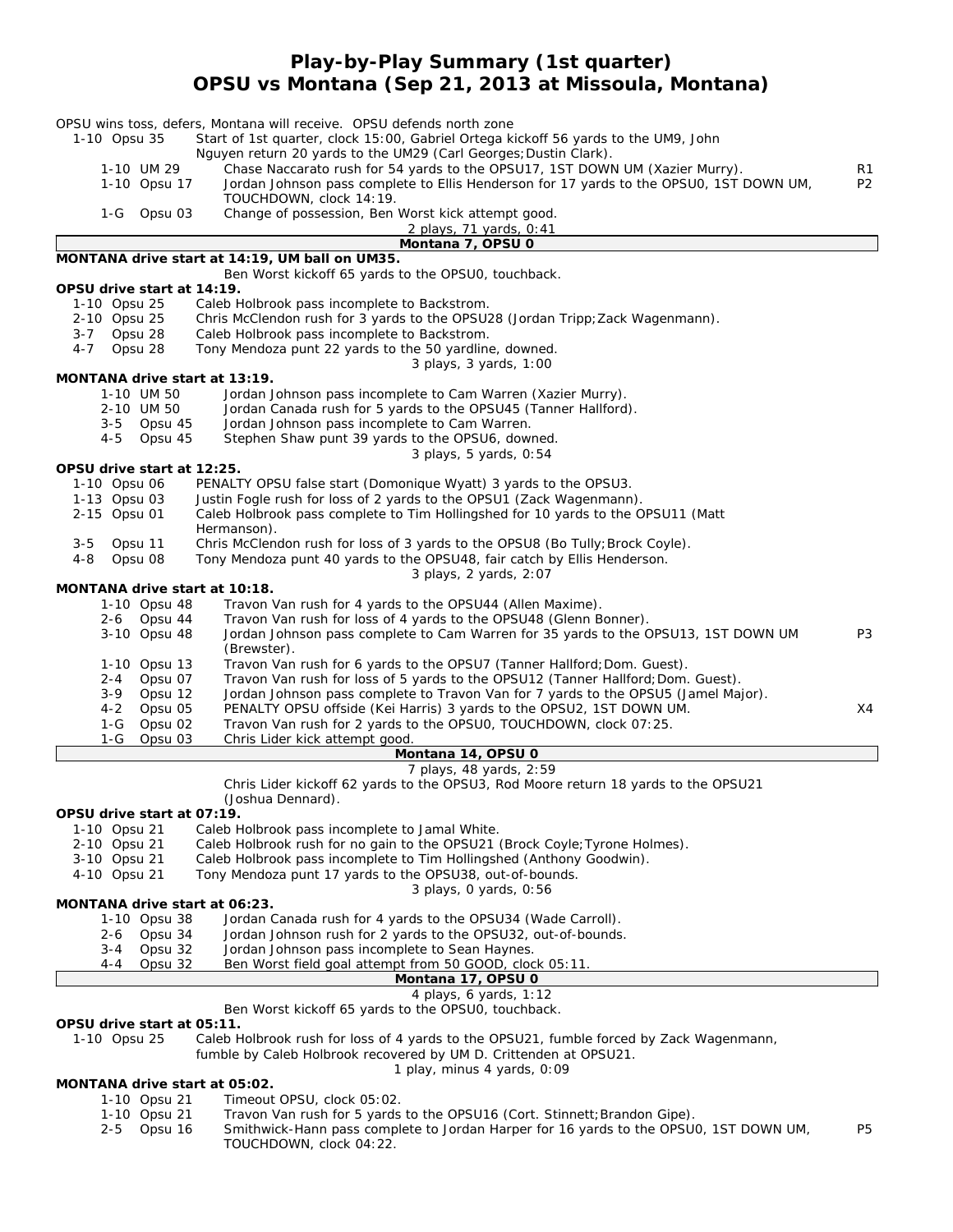## **Play-by-Play Summary (1st quarter) OPSU vs Montana (Sep 21, 2013 at Missoula, Montana)**

| 1-G                           | Opsu 03                | Chris Lider kick attempt good.                                                                                                                                      |                |
|-------------------------------|------------------------|---------------------------------------------------------------------------------------------------------------------------------------------------------------------|----------------|
|                               |                        | Montana 24, OPSU 0                                                                                                                                                  |                |
|                               |                        | 2 plays, 21 yards, 0:40                                                                                                                                             |                |
|                               |                        | Chris Lider kickoff 65 yards to the OPSU0, touchback.                                                                                                               |                |
| OPSU drive start at 04:22.    |                        |                                                                                                                                                                     |                |
| 1-10 Opsu 25                  |                        | Chance Barlow pass incomplete to Tim Hollingshed (Zack Wagenmann).                                                                                                  |                |
| 2-10 Opsu 25                  |                        | Chris McClendon rush for 8 yards to the OPSU33 (Matt Hermanson; Alex Bienemann).                                                                                    |                |
| Opsu 33<br>$3 - 2$            |                        | Chance Barlow pass incomplete to 33.                                                                                                                                |                |
| Opsu 33<br>$4 - 2$            |                        | Tony Mendoza punt 28 yards to the UM39, downed.                                                                                                                     |                |
|                               |                        | $3$ plays, $8$ yards, $0.53$                                                                                                                                        |                |
| MONTANA drive start at 03:29. |                        |                                                                                                                                                                     |                |
|                               | 1-10 UM 39             | Joey Counts rush for 8 yards to the UM47 (Carl Georges; Kei Harris).                                                                                                |                |
|                               | 2-2 UM 47              | Joey Counts rush for 6 yards to the OPSU47, 1ST DOWN UM (Allen Maxime; J. Champgane).                                                                               | R6             |
|                               | 1-10 Opsu 47           | John Nguyen rush for 16 yards to the OPSU31, 1ST DOWN UM, out-of-bounds (Cedric                                                                                     | X8             |
|                               |                        | Coleman; Brewster), PENALTY OPSU personal foul (Cedric Coleman) 15 yards to the OPSU16,                                                                             |                |
|                               |                        | 1ST DOWN UM.                                                                                                                                                        |                |
|                               | 1-10 Opsu 16           | 1st and 10.                                                                                                                                                         |                |
|                               | 1-10 Opsu 16           | John Nguyen rush for 7 yards to the OPSU9 (Cornell Walker).                                                                                                         |                |
| $2 - 3$                       | Opsu 09                | Smithwick-Hann pass complete to Taylor Walcott for 9 yards to the OPSU0, 1ST DOWN UM,                                                                               | P <sub>9</sub> |
|                               |                        | TOUCHDOWN, clock 01:43.                                                                                                                                             |                |
| $1-G$                         | Opsu 03                | Ben Worst kick attempt good                                                                                                                                         |                |
|                               |                        | Montana 31, OPSU 0                                                                                                                                                  |                |
|                               |                        | 5 plays, 61 yards, 1:52                                                                                                                                             |                |
|                               |                        | Ben Worst kickoff 62 yards to the OPSU3, Rod Moore return 18 yards to the OPSU21 (Joshua                                                                            |                |
|                               |                        | Dennard; Herbert Gamboa).                                                                                                                                           |                |
| OPSU drive start at 01:37.    |                        |                                                                                                                                                                     |                |
| 1-10 Opsu 21                  |                        | PENALTY OPSU delay of game 5 yards to the OPSU16.                                                                                                                   |                |
| 1-15 Opsu 16                  |                        | Caleb Holbrook pass incomplete to Jamal White.                                                                                                                      |                |
| 2-15 Opsu 16                  |                        | Chris McClendon rush for 1 yard to the OPSU17 (Jordan Tripp; Brock Coyle).<br>Caleb Holbrook pass complete to Jamal White for 1 yard to the OPSU18 (Brock Coyle; J. |                |
| 3-14 Opsu 17                  |                        |                                                                                                                                                                     |                |
|                               |                        | Kanongata'a).<br>END OF 1st QUARTER: Montana 31, OPSU 0                                                                                                             |                |
|                               |                        |                                                                                                                                                                     |                |
|                               |                        | <b>Time</b><br><b>1st Downs</b><br><b>Conversions</b>                                                                                                               |                |
|                               | <b>Quarter Summary</b> | <b>Penalties</b><br>Poss<br>R<br>P.<br>X<br>3rd<br>4th<br><b>Rushing</b><br>Passing<br>Score<br>т                                                                   |                |

OPSU 0 06:42 0 0 0 0 0-4 0-0 7-3 2-9-0-11 4-26 Montana 31 08:18 3 4 2 9 1-4 0-0 14-110 5-8-0-84 0-0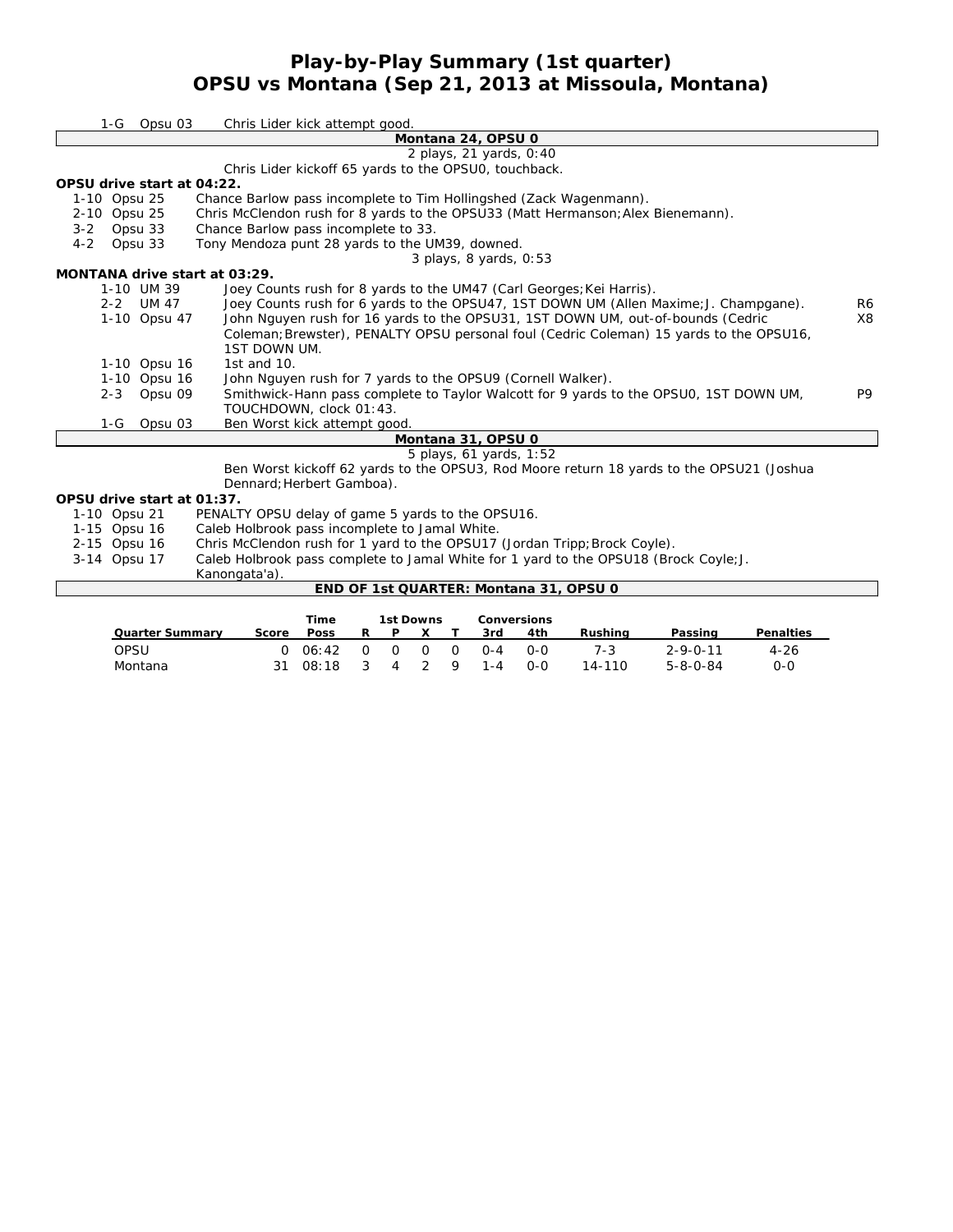# **Play-by-Play Summary (2nd quarter) OPSU vs Montana (Sep 21, 2013 at Missoula, Montana)**

| 4-13 Opsu 18<br>4-13 Opsu 18      | Start of 2nd quarter, clock 15:00.<br>Tony Mendoza punt 47 yards to the UM35, Ellis Henderson return 54 yards to the OPSU11 (D.                                    |                |
|-----------------------------------|--------------------------------------------------------------------------------------------------------------------------------------------------------------------|----------------|
|                                   | Jackson).                                                                                                                                                          |                |
| MONTANA drive start at 14:43.     | 3 plays, minus 3 yards, 1:54                                                                                                                                       |                |
| 1-10 Opsu 11<br>2-4 Opsu 05       | Joey Counts rush for 6 yards to the OPSU5 (Kei Harris; Dom. Johnson).<br>Joey Counts rush for 5 yards to the OPSU0, 1ST DOWN UM, TOUCHDOWN, clock 14:02.           | R10            |
| Opsu 03<br>1-G                    | Chris Lider kick attempt good.                                                                                                                                     |                |
|                                   | Montana 38, OPSU 0                                                                                                                                                 |                |
|                                   | 2 plays, 11 yards, 0:46                                                                                                                                            |                |
|                                   | Chris Lider kickoff 65 yards to the OPSU0, J. Champgane return 15 yards to the OPSU15<br>(John Nguyen; Spencer Hale).                                              |                |
| OPSU drive start at 13:57.        |                                                                                                                                                                    |                |
| 1-10 Opsu 15                      | Chris McClendon rush for 7 yards to the OPSU22, out-of-bounds (Nate Harris).                                                                                       |                |
| 2-3 Opsu 22                       | Chris McClendon rush for no gain to the OPSU22 (Alex Bienemann; K. Van Ackeren).                                                                                   |                |
| 3-3 Opsu 22                       | Caleb Holbrook rush for loss of 3 yards to the OPSU19 (Tonga Takai; Zack Wagenmann).                                                                               |                |
| Opsu 19<br>4-6                    | Tony Mendoza punt 33 yards to the UM48, John Nguyen return 13 yards to the OPSU39 (Tanner                                                                          |                |
|                                   | Hallford; Brandon Gipe).<br>3 plays, 4 yards, 1:58                                                                                                                 |                |
| MONTANA drive start at 11:59.     |                                                                                                                                                                    |                |
| 1-10 Opsu 39                      | John Nguyen rush for 8 yards to the OPSU31 (Glenn Bonner; Royce Asi).                                                                                              |                |
| 2-2 Opsu 31                       | Smithwick-Hann pass incomplete to Mitch Saylor.                                                                                                                    |                |
| 3-2 Opsu 31                       | John Nguyen rush for 1 yard to the OPSU30 (Carl Georges; Brandon Gipe).                                                                                            |                |
| Opsu 30<br>4-1                    | Chris Lider field goal attempt from 47 MISSED - short, spot at OPSU30, clock 10:35.<br>4 plays, 9 yards, 1:24                                                      |                |
| OPSU drive start at 10:35.        |                                                                                                                                                                    |                |
| 1-10 Opsu 30                      | PENALTY OPSU false start (Marcus Dimando) 5 yards to the OPSU25.                                                                                                   |                |
| 1-15 Opsu 25                      | Chris McClendon rush for 1 yard to the OPSU26 (Bo Tully).                                                                                                          |                |
| 2-14 Opsu 26                      | Chris McClendon rush for 4 yards to the OPSU30 (K. Van Ackeren; Connor Lebsock).                                                                                   |                |
| 3-10 Opsu 30                      | Chris McClendon rush for 5 yards to the OPSU35 (Addison Owen; Connor Lebsock).                                                                                     |                |
| 4-5 Opsu 35                       | Tony Mendoza punt 37 yards to the UM28, John Nguyen return 0 yards to the UM28, fumble by<br>John Nguyen recovered by OPSU Carl Georges at UM12.                   |                |
|                                   | 3 plays, 5 yards, 2:19                                                                                                                                             |                |
| OPSU drive start at 08:16.        |                                                                                                                                                                    |                |
| 1-10 UM 12                        | PENALTY UM personal foul (Jesse Ginn) 7 yards to the UM5, 1ST DOWN OPSU.                                                                                           | X1             |
| 1-G UM 05                         | Caleb Holbrook pass complete to Tim Hollingshed for 5 yards to the UMO, TOUCHDOWN, clock                                                                           |                |
| UM 03                             | 07:56.<br>Carlos Nieto kick attempt good.                                                                                                                          |                |
| 1-G                               | Montana 38, OPSU 7                                                                                                                                                 |                |
|                                   | 1 play, 12 yards, 0:21                                                                                                                                             |                |
|                                   | Gabriel Ortega kickoff 41 yards to the UM24, William Poehls return 5 yards to the UM29,                                                                            |                |
|                                   | out-of-bounds.                                                                                                                                                     |                |
| MONTANA drive start at 07:55.     |                                                                                                                                                                    |                |
| 1-10 UM 29<br>2-9 UM 30           | Marlon Miles rush for 1 yard to the UM30 (Aaron Dougherty; Glenn Bonner).<br>Smithwick-Hann pass complete to Sean Haynes for 4 yards to the UM34 (Cedric Coleman). |                |
| 3-5<br>UM 34                      | Smithwick-Hann pass incomplete to Mitch Saylor.                                                                                                                    |                |
| 4-5 UM 34                         | Stephen Shaw punt 36 yards to the OPSU30, downed.                                                                                                                  |                |
|                                   | 3 plays, 5 yards, 1:31                                                                                                                                             |                |
| OPSU drive start at 06:24.        |                                                                                                                                                                    |                |
| 1-10 Opsu 30                      | Chris McClendon rush for 24 yards to the UM46, 1ST DOWN OPSU, out-of-bounds (Addison                                                                               | R <sub>2</sub> |
| 1-10 UM 46                        | Owen).<br>Chris McClendon rush for 1 yard to the UM45 (Herbert Gamboa; Zach Peevey).                                                                               |                |
| 2-9<br>UM 45                      | Chris McClendon rush for 2 yards to the UM43 (Herbert Gamboa; Trevor Rehm).                                                                                        |                |
| <b>UM 43</b><br>$3 - 7$           | Caleb Holbrook pass complete to Jamal White for 10 yards to the UM33, 1ST DOWN OPSU (Nate                                                                          | P3             |
|                                   | Harris; K. Van Ackeren).                                                                                                                                           |                |
| 1-10 UM 33                        | J. Champgane rush for 11 yards to the UM22, 1ST DOWN OPSU, out-of-bounds (Nate Harris).                                                                            | R4             |
| 1-10 UM 22<br><b>UM 18</b><br>2-6 | Caleb Holbrook pass complete to J. Champgane for 4 yards to the UM18 (Addison Owen).<br>J. Champgane rush for 6 yards to the UM12, 1ST DOWN OPSU (Matt Hermanson). | R5             |
| 1-10 UM 12                        | Caleb Holbrook rush for 3 yards to the UM9 (D. Crittenden; Herbert Gamboa).                                                                                        |                |
| $2 - 7$<br>UM 09                  | Caleb Holbrook pass incomplete to Justin Fogle.                                                                                                                    |                |
| $3 - 7$<br><b>UM 09</b>           | Caleb Holbrook pass complete to Chris McClendon for 8 yards to the UM1, 1ST DOWN OPSU,                                                                             | P6             |
|                                   | out-of-bounds (Matt Hermanson; Jake Dallaserra).                                                                                                                   |                |
| <b>UM 01</b><br>1-G               | Kameron Young rush for 1 yard to the UMO, TOUCHDOWN, clock 01:36.                                                                                                  |                |
| <b>UM 03</b><br>1-G               | Carlos Nieto kick attempt good.<br>Montana 38, OPSU 14                                                                                                             |                |

#### *11 plays, 70 yards, 4:55*

Gabriel Ortega kickoff 53 yards to the UM12, Joey Counts return 22 yards to the UM34

(Carl Georges;Royce Asi).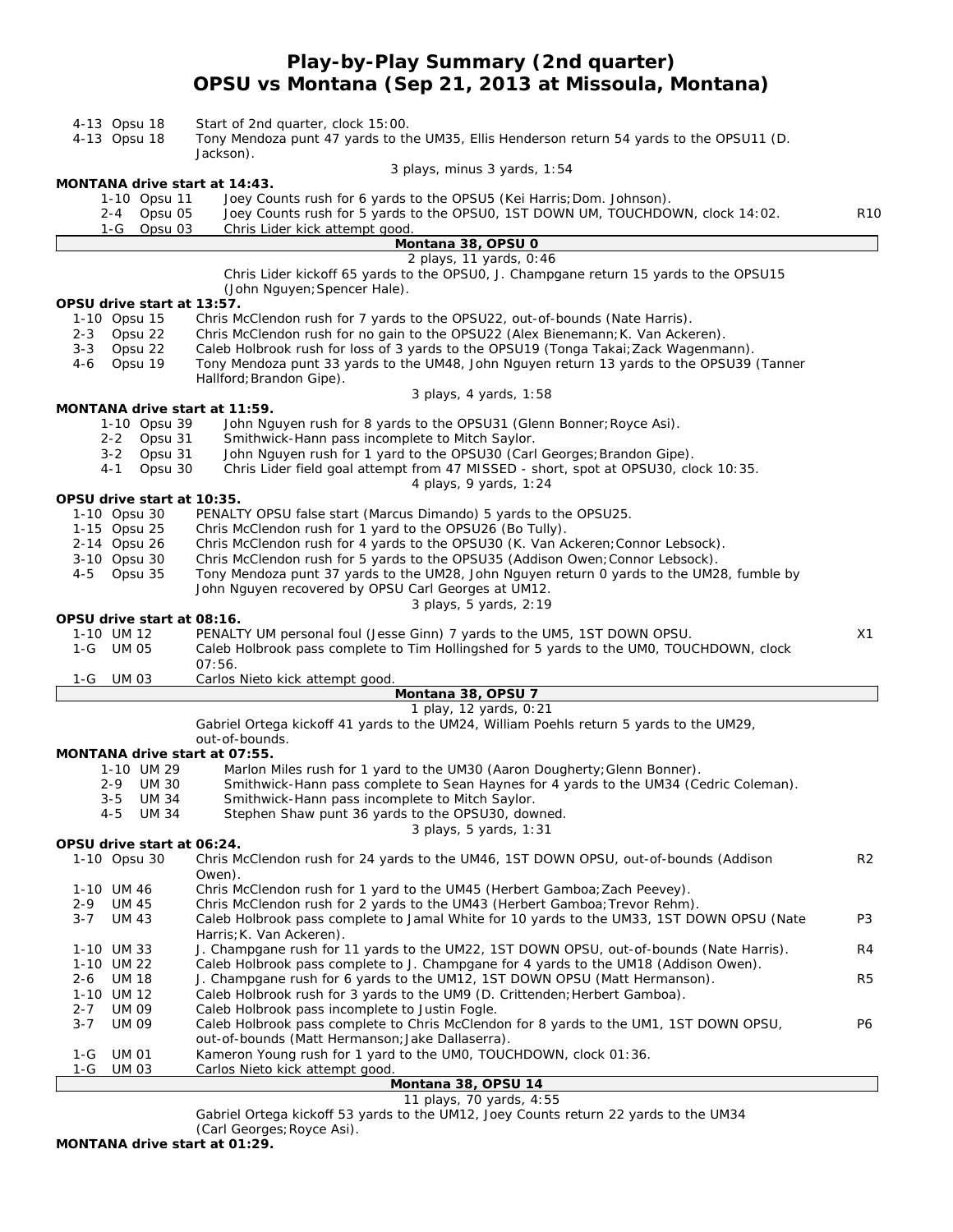## **Play-by-Play Summary (2nd quarter) OPSU vs Montana (Sep 21, 2013 at Missoula, Montana)**

1-10 UM 34 John Nguyen rush for 3 yards to the UM37 (Cort. Stinnett;Brandon Gipe).

2-7 UM 37 John Nguyen rush for 2 yards to the UM39 (Cort. Stinnett; Royce Asi).

End of half, clock 00:00.

|                                                | ENG OF HAIL, CIOCK UU: UU. |             |    |   |  |   |                          |       |                                         |                  |                  |
|------------------------------------------------|----------------------------|-------------|----|---|--|---|--------------------------|-------|-----------------------------------------|------------------|------------------|
|                                                |                            |             |    |   |  |   | 2 plays, 5 yards, $1:29$ |       |                                         |                  |                  |
|                                                |                            |             |    |   |  |   |                          |       | END OF 2nd QUARTER: Montana 38, OPSU 14 |                  |                  |
|                                                |                            |             |    |   |  |   |                          |       |                                         |                  |                  |
| <b>Time</b><br>1st Downs<br><b>Conversions</b> |                            |             |    |   |  |   |                          |       |                                         |                  |                  |
| <b>Quarter Summary</b>                         | Score                      | <b>Poss</b> | R  | P |  |   | 3rd                      | 4th   | Rushing                                 | Passing          | <b>Penalties</b> |
| OPSU                                           | 14                         | 09:50       | -3 |   |  | 6 | $2 - 4$                  | $O-O$ | 13-62                                   | $4 - 5 - 0 - 27$ | $1 - 5$          |
|                                                |                            |             |    |   |  |   |                          |       |                                         |                  |                  |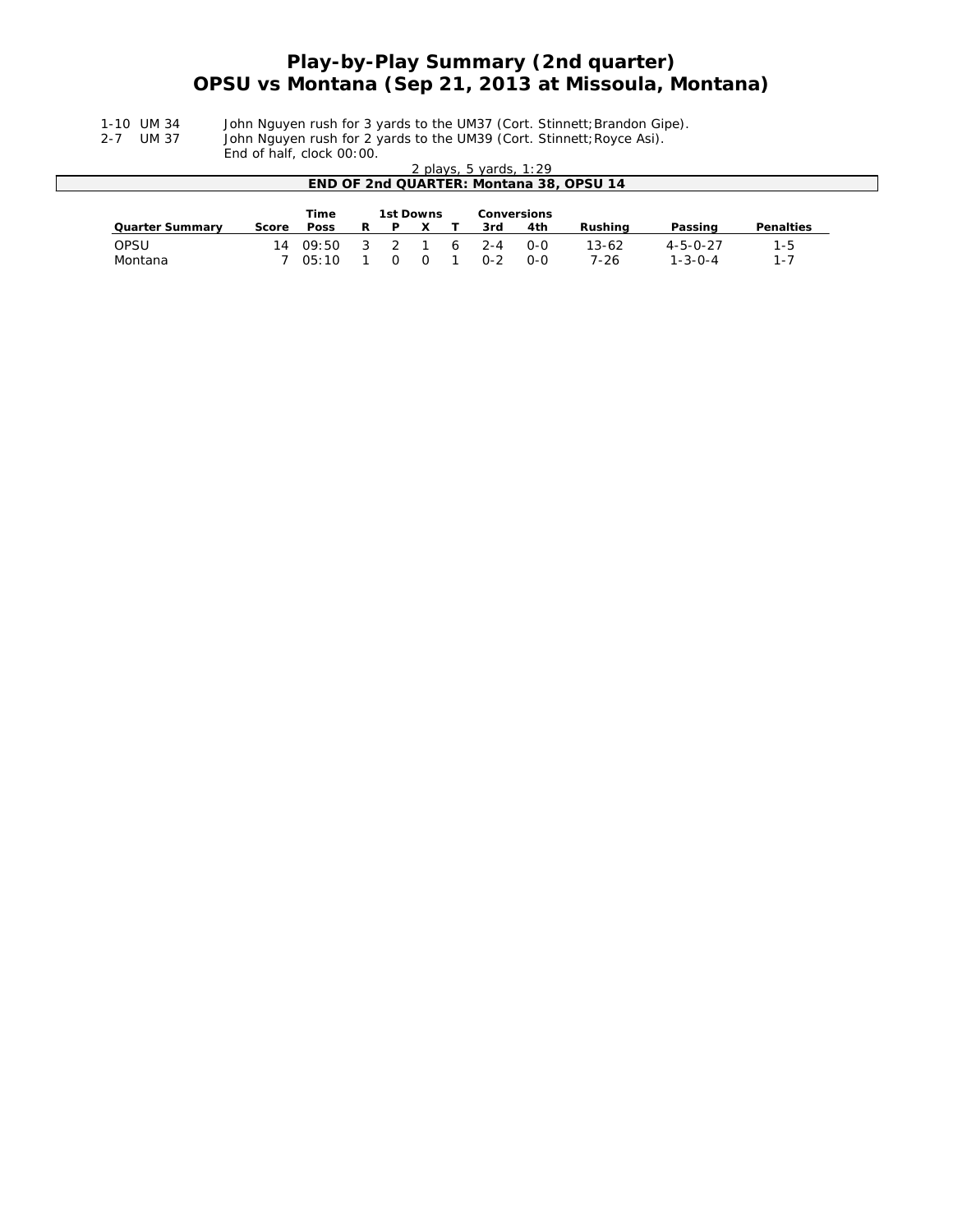# **Play-by-Play Summary (3rd quarter) OPSU vs Montana (Sep 21, 2013 at Missoula, Montana)**

|                                          | Start of 3rd quarter, clock 15:00, UM ball on UM35.                                                                                |                 |
|------------------------------------------|------------------------------------------------------------------------------------------------------------------------------------|-----------------|
|                                          | Chris Lider kickoff 65 yards to the OPSU0, touchback.                                                                              |                 |
| OPSU drive start at 15:00.               |                                                                                                                                    |                 |
| 1-10 Opsu 25<br>2-9 Opsu 26              | Caleb Holbrook rush for 1 yard to the OPSU26 (K. Van Ackeren).<br>PENALTY OPSU false start (Marcus Dimando) 5 yards to the OPSU21. |                 |
| 2-14 Opsu 21                             | Caleb Holbrook pass incomplete to Backstrom.                                                                                       |                 |
| 3-14 Opsu 21                             | Justin Fogle rush for no gain to the OPSU21 (Ryan Johnson; Trevor Rehm).                                                           |                 |
| 4-14 Opsu 21                             | Tony Mendoza punt 36 yards to the UM43, John Nguyen return 6 yards to the UM49 (Tanner                                             |                 |
|                                          | Hallford).                                                                                                                         |                 |
|                                          | 3 plays, minus 4 yards, 1:59                                                                                                       |                 |
| MONTANA drive start at 13:01.            |                                                                                                                                    |                 |
| 1-10 UM 49<br>1-10 Opsu 38               | John Nguyen rush for 13 yards to the OPSU38, 1ST DOWN UM (Dom. Guest; Brewster).<br>Smithwick-Hann pass incomplete to Sean Haynes. | R <sub>11</sub> |
| 2-10 Opsu 38                             | John Nguyen rush for 7 yards to the OPSU31 (Dom. Guest).                                                                           |                 |
| $3 - 3$<br>Opsu 31                       | Smithwick-Hann rush for 5 yards to the OPSU26, 1ST DOWN UM (Cort. Stinnett; Dom. Guest).                                           | R <sub>12</sub> |
| 1-10 Opsu 26                             | Marlon Miles rush for 2 yards to the OPSU24 (Tanner Hallford; Kris Kelley).                                                        |                 |
| Opsu 24<br>$2 - 8$                       | Smithwick-Hann pass incomplete to Jordan Harper.                                                                                   |                 |
| $3 - 8$<br>Opsu 24                       | Smithwick-Hann pass incomplete.                                                                                                    |                 |
| $4 - 8$<br>Opsu 24                       | Ben Worst field goal attempt from 41 GOOD, clock 10:37.<br>Montana 41, OPSU 14                                                     |                 |
|                                          | 8 plays, 27 yards, 2:29                                                                                                            |                 |
|                                          | Ben Worst kickoff 65 yards to the OPSU0, J. Champgane return 22 yards to the OPSU22                                                |                 |
|                                          | (Marlon Miles).                                                                                                                    |                 |
| OPSU drive start at 10:32.               |                                                                                                                                    |                 |
| 1-10 Opsu 22                             | Caleb Holbrook pass intercepted by Addison Owen at the OPSU26, Addison Owen return 21                                              | X6              |
|                                          | yards to the OPSU5, out-of-bounds, PENALTY UM personal foul (Ryan Johnson) 15 yards to                                             |                 |
|                                          | the OPSU20, 1ST DOWN UM, 1st and 10, UM ball on OPSU20.<br>1 play, 0 yards, 0:19                                                   |                 |
| MONTANA drive start at 10:13.            |                                                                                                                                    |                 |
| 1-10 Opsu 20                             | John Nguyen rush for 3 yards to the OPSU17 (And. Dougherty; Kris Kelley).                                                          |                 |
| 2-7 Opsu 17                              | PENALTY UM IB 8 yards to the OPSU25.                                                                                               |                 |
| 2-15 Opsu 25                             | Smithwick-Hann pass incomplete to Chase Naccarato.                                                                                 |                 |
| 3-15 Opsu 25                             | John Nguyen rush for 1 yard to the OPSU24 (Kris Kelley; Brewster).                                                                 |                 |
| 4-14 Opsu 24                             | Ben Worst field goal attempt from 41 GOOD, clock 08:24.<br>Montana 44, OPSU 14                                                     |                 |
|                                          | 4 plays, minus 4 yards, 1:54                                                                                                       |                 |
|                                          | Ben Worst kickoff 65 yards to the OPSU0, J. Champgane return 19 yards to the OPSU19 (Zach                                          |                 |
|                                          | Peevey).                                                                                                                           |                 |
| OPSU drive start at 08:19.               |                                                                                                                                    |                 |
| 1-10 Opsu 19                             | Chris McClendon rush for 3 yards to the OPSU22 (Addison Owen; Jake Dallaserra).<br>Caleb Holbrook pass incomplete to Justin Fogle. |                 |
| Opsu 22<br>$2 - 7$<br>$3 - 7$<br>Opsu 22 | Caleb Holbrook pass complete to Spenc. Grijalva for 7 yards to the OPSU29, 1ST DOWN OPSU                                           | P7              |
|                                          | (Jake Dallaserra; Jamaal Anderson).                                                                                                |                 |
| 1-10 Opsu 29                             | Chris McClendon rush for 1 yard to the OPSU30 (Zach Peevey; Connor Lebsock).                                                       |                 |
| Opsu 30<br>2-9                           | Caleb Holbrook pass complete to Jamal White for 5 yards to the OPSU35 (Jamaal Anderson).                                           |                 |
| Opsu 35<br>3-4                           | Caleb Holbrook pass incomplete to J. St. Louis (Jamaal Anderson).                                                                  |                 |
| Opsu 35<br>4-4                           | Tony Mendoza punt 40 yards to the UM25, out-of-bounds.                                                                             |                 |
| MONTANA drive start at 05:41.            | 6 plays, 16 yards, 2:38                                                                                                            |                 |
| 1-10 UM 25                               | Brady Gustafson rush for loss of 3 yards to the UM22, fumble by Brady Gustafson recovered                                          |                 |
|                                          | by UM Brady Gustafson at UM22.                                                                                                     |                 |
| 2-13 UM 22                               | John Nguyen rush for 35 yards to the OPSU43, 1ST DOWN UM, out-of-bounds (D. Cooper).                                               | R <sub>14</sub> |
| 1-10 Opsu 43                             | John Nguyen rush for 6 yards to the OPSU37 (Dom. Johnson; Aaron Dougherty).                                                        |                 |
| Opsu 37<br>$2 - 4$                       | Brady Gustafson pass complete to Chase Naccarato for 35 yards to the OPSU2, 1ST DOWN UM                                            | P15             |
| Opsu 02<br>1-G                           | (Cedric Coleman).<br>Marlon Miles rush for loss of 3 yards to the OPSU5 (Tanner Hallford; Kris Kelley).                            |                 |
| Opsu 05<br>2-G                           | Brady Gustafson pass incomplete to Sean Haynes (Cedric Coleman).                                                                   |                 |
| Opsu 05<br>3-G                           | Marlon Miles rush for 1 yard to the OPSU4 (Tanner Hallford; Glenn Bonner).                                                         |                 |
| Opsu 04<br>4-G                           | H. Greenberg field goal attempt from 21 GOOD, clock 02:10.                                                                         |                 |
|                                          | Montana 47, OPSU 14                                                                                                                |                 |
|                                          | 8 plays, 71 yards, 3:37                                                                                                            |                 |
|                                          | H. Greenberg kickoff 59 yards to the OPSU6, J. Champgane return 35 yards to the OPSU41,<br>out-of-bounds (H. Greenberg).           |                 |
| OPSU drive start at 02:04.               |                                                                                                                                    |                 |
| 1-10 Opsu 41                             | Justin Fogle rush for 2 yards to the OPSU43 (Bo Harris; Caleb Kidder).                                                             |                 |

- 2-8 Opsu 43 Chance Barlow rush for 40 yards to the UM17, 1ST DOWN OPSU (Jamaal Anderson;Joshua R8 Dennard).
- 1-10 UM 17 Rod Moore rush for 3 yards to the UM14 (Trevor Rehm; Connor Lebsock).
- 2-7 UM 14 Chance Barlow rush for 1 yard to the UM13 (Caleb Kidder; Trevor Rehm).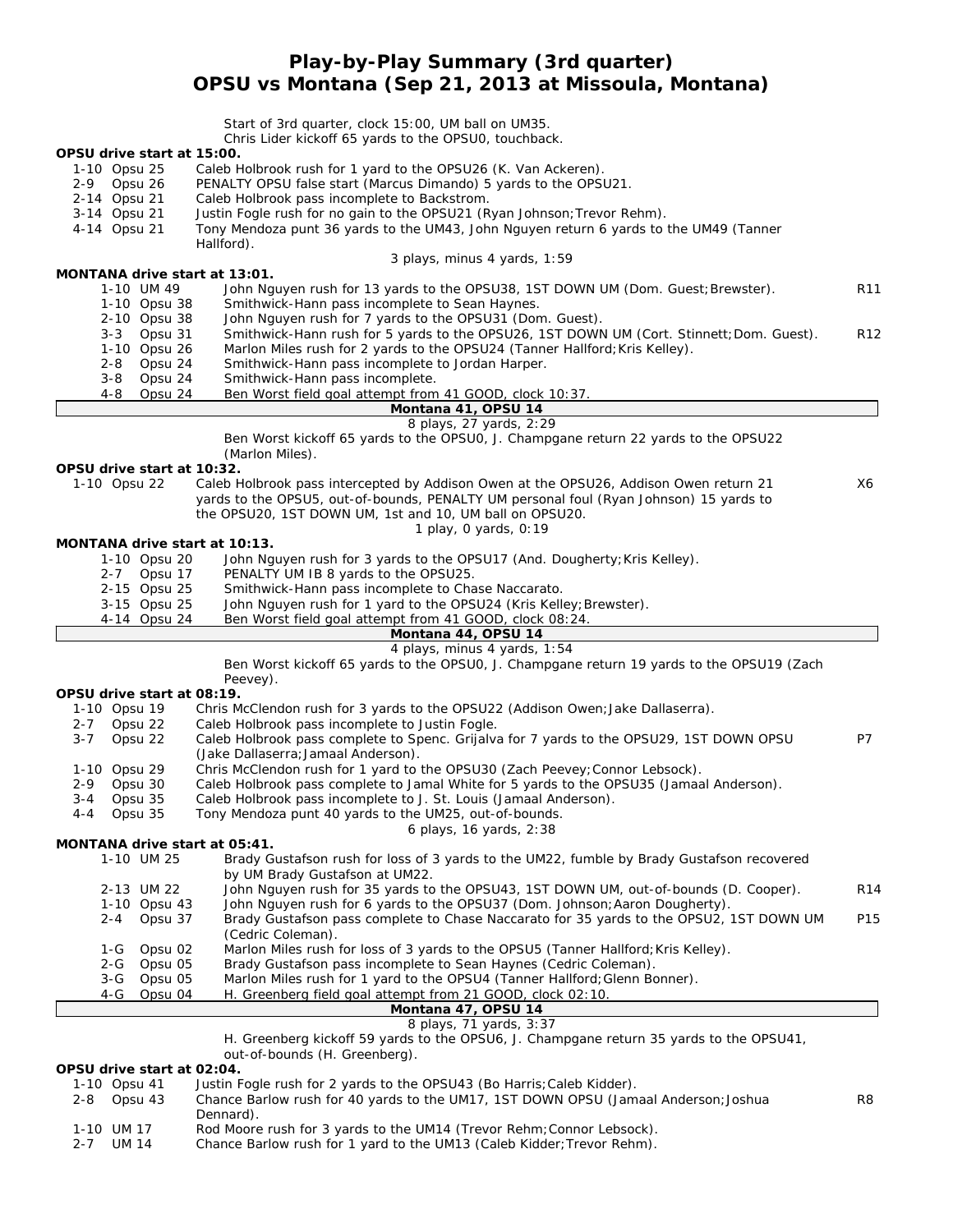## **Play-by-Play Summary (3rd quarter) OPSU vs Montana (Sep 21, 2013 at Missoula, Montana)**

| END OF 3rd QUARTER: Montana 47, OPSU 14 |       |             |   |  |  |              |         |         |           |                  |           |
|-----------------------------------------|-------|-------------|---|--|--|--------------|---------|---------|-----------|------------------|-----------|
| Time<br>1st Downs<br>Conversions        |       |             |   |  |  |              |         |         |           |                  |           |
| <b>Quarter Summary</b>                  | Score | <b>Poss</b> | R |  |  |              | 3rd     | 4th     | Rushina   | Passing          | Penalties |
| OPSU                                    |       | 0.07:00     |   |  |  | $0 \sqrt{2}$ | $1 - 3$ | $0 - 0$ | $8 - 51$  | $2 - 6 - 1 - 12$ | $1 - 5$   |
| Montana                                 |       | 08:00       |   |  |  |              | $1 - 4$ | $0 - 0$ | $11 - 67$ | $1 - 6 - 0 - 35$ | $2 - 23$  |